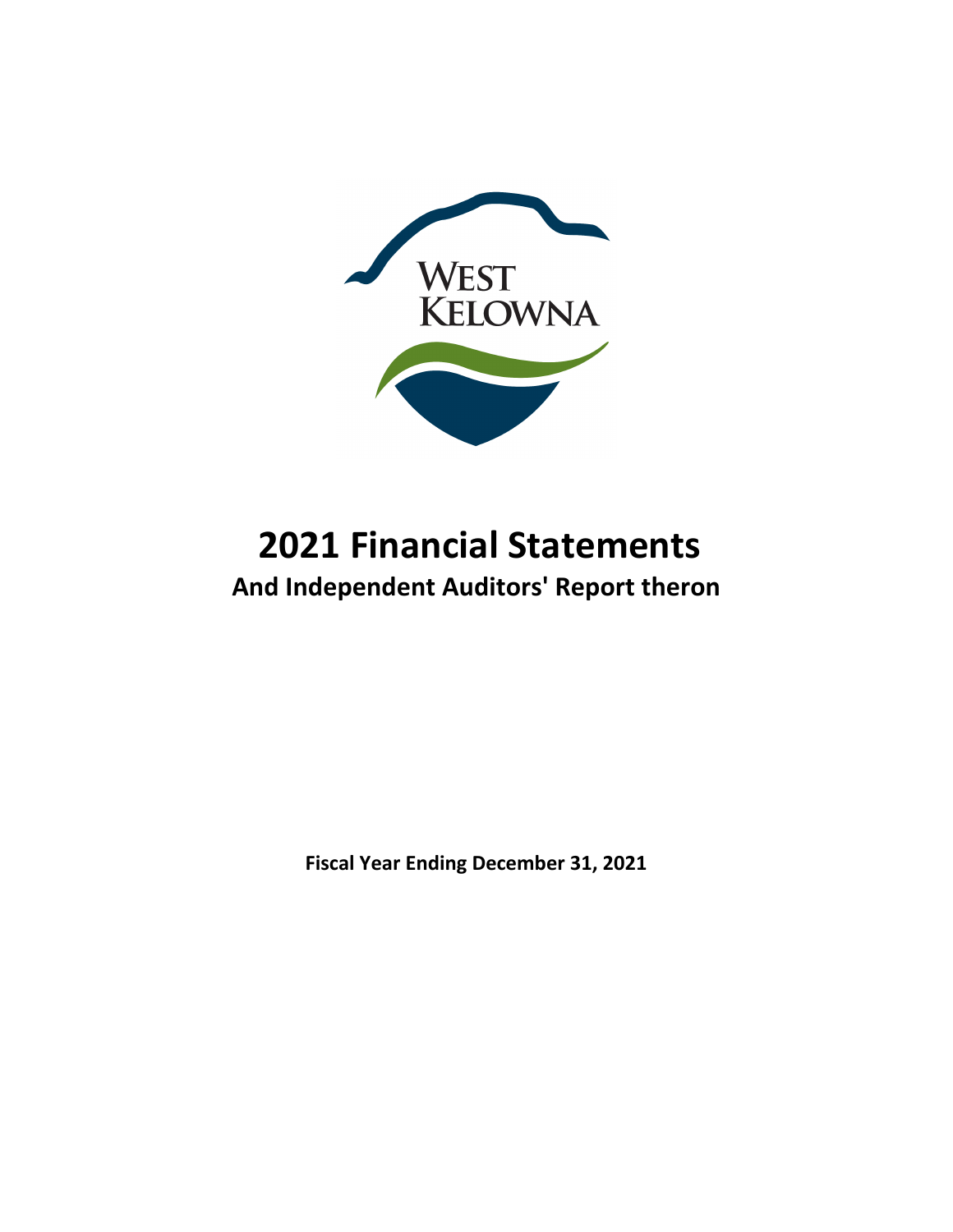## **Table of Contents**

|                                                                | Page      |
|----------------------------------------------------------------|-----------|
| Management's Responsibility for Financial Reporting            | 3         |
| Independent auditor's report                                   | 4-5       |
| <b>Financial statements</b>                                    |           |
| Statement of financial position                                | 6         |
| Statement of operations and accumulated surplus                | 7         |
| Statement of changes in net financial assets                   | 8         |
| Statement of cash flows                                        | 9         |
| Notes to the financial statements                              | $10 - 23$ |
| Schedule $1$ – Schedule of tangible capital assets and work in |           |
| progress                                                       | 24        |
| Schedule 2 – Schedule of accumulated surplus                   | 25        |
| Schedule 3 – Schedule of segment disclosure                    | 26        |
| Schedule 4 - Provincial COVID-19 Restart Grant (unaudited)     | 27        |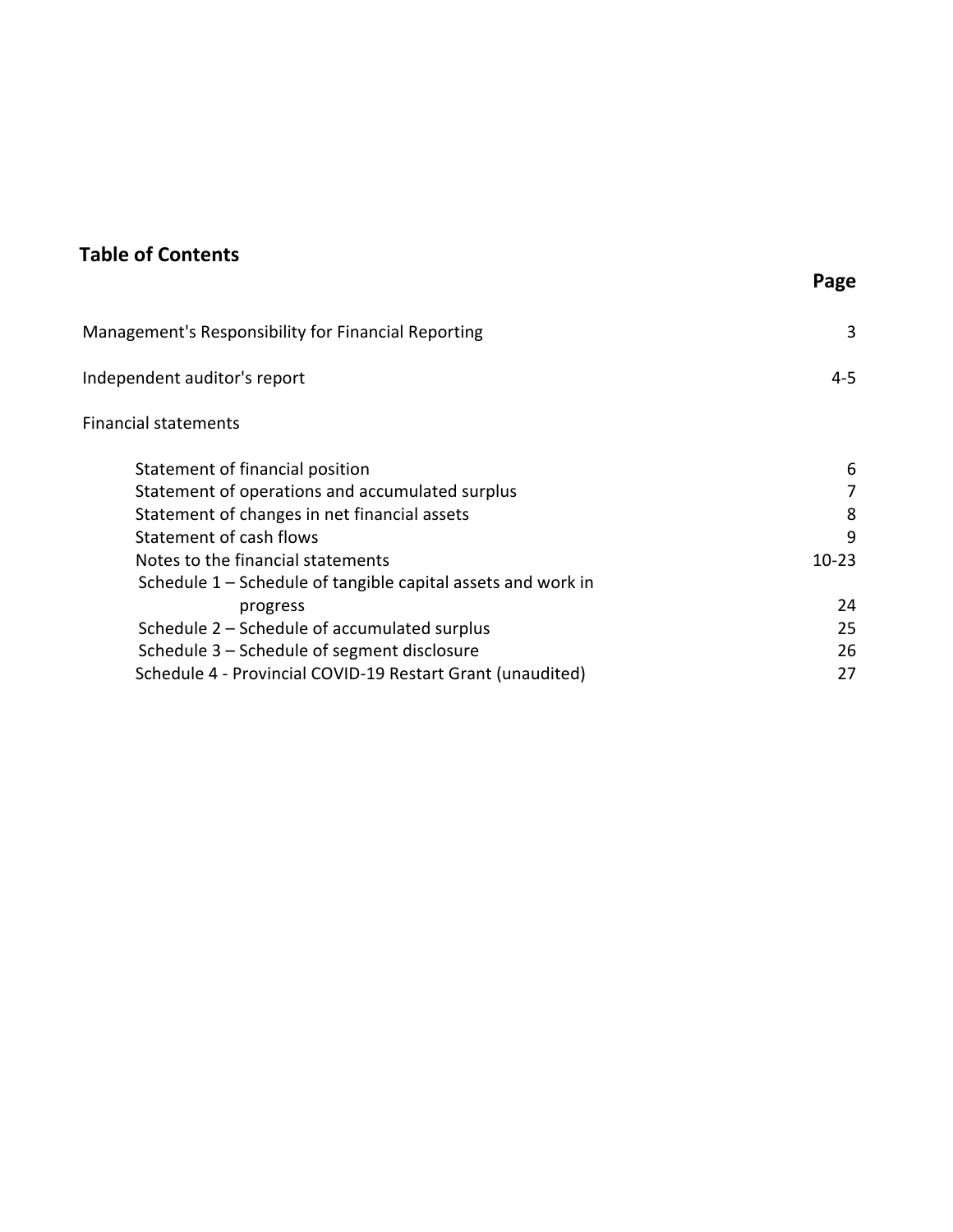## **City of West Kelowna December 31, 2021**

#### **Management's Responsibility for Financial Reporting**

The Council of the City of West Kelowna has delegated the responsibility for the integrity and objectivity of the financial information contained in the financial statements to the management of the City of West Kelowna. The financial statements which, in part, are based on informed judgments and estimates, have been prepared by management in accordance with Canadian public sector accounting standards, which have been applied on a basis consistent with that of the preceding year.

To assist in carrying out their responsibility, management maintains an accounting system and internal controls to provide reasonable assurance that transactions are executed and recorded in accordance with authorization, and that financial records are reliable for preparation of financial statements.

Mayor and Council oversee management's responsibilities for the financial reporting and internal control systems. Council annually reviews and approves the financial statements.

The City of West Kelowna's independent auditors, BDO Canada LLP, are engaged to express an opinion as to whether these financial statements present fairly the City's financial position, financial activities and cashflows in accordance with Canadian public sector accounting standards. Their opinion is based on procedures they consider sufficient to support such an opinion in accordance with Canadian generally accepted auditing standards.

The financial statements have, in management's opinion, been properly prepared within reasonable limits of materiality and in accordance with Canadian public sector accounting standards.

Warren Everton, CPA, CMA Chief Financial Officer May 10th, 2022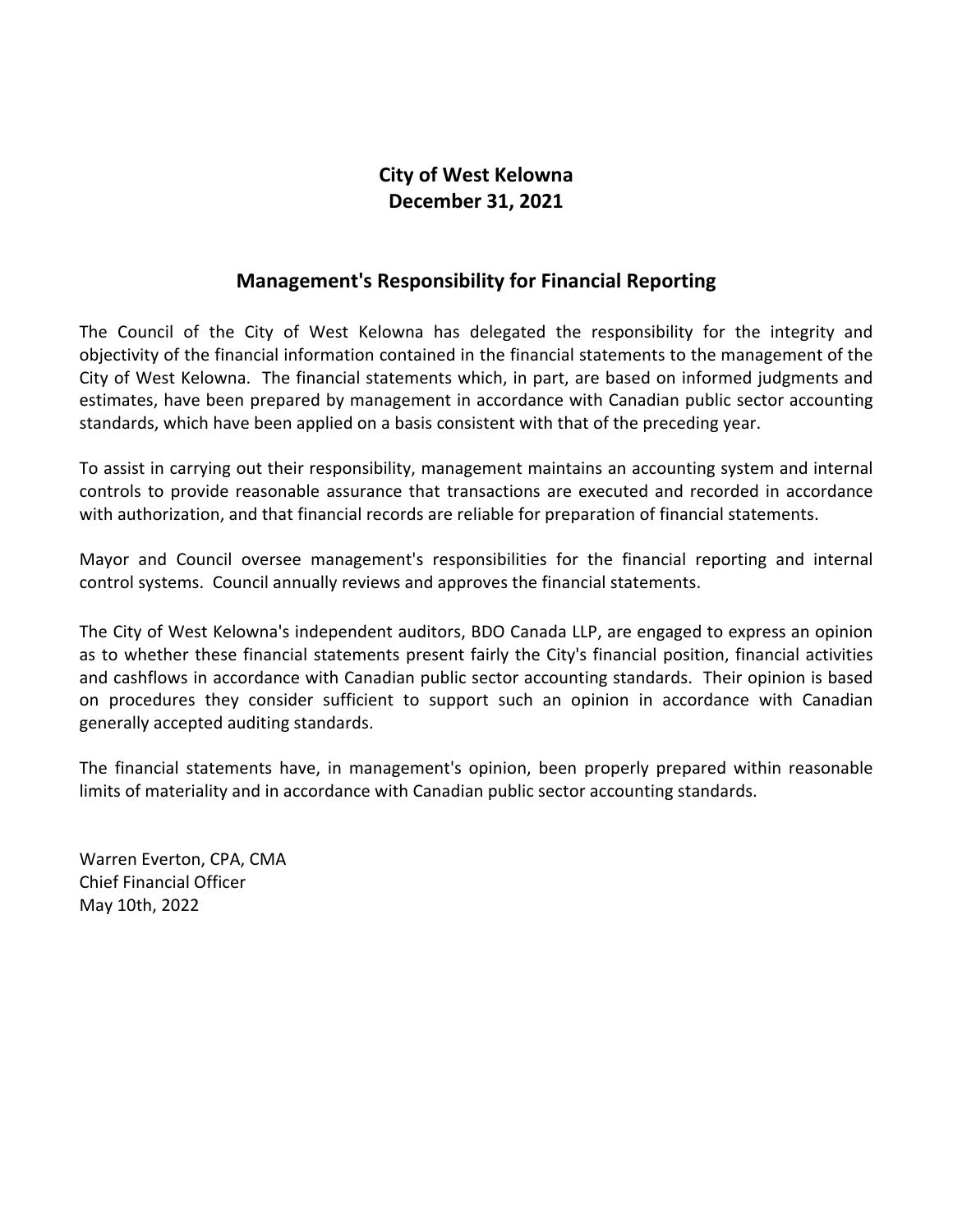

Tel: 250 763 6700 Fax: 250 763 4457 **www.bdo.ca**

BDO Canada LLP 1631 Dickson Avenue, Suite 400 Kelowna, BC V1Y 0B5

## **Independent Auditor's Report**

#### **To the Mayor and Council of The City of West Kelowna**

#### **Opinion**

We have audited the financial statements of the City of West Kelowna (the "City"), which comprise the statement of financial position as at December 31, 2021, and the statement of operations and accumulated surplus, the statement of changes in net financial assets and the statement of cash flows for the year then ended, and notes to the financial statements, including a summary of significant accounting policies.

In our opinion, the accompanying financial statements present fairly, in all material respects, the financial position of the City as at December 31, 2021, and its results of operations, its change in net financial assets, and its cash flows for the year then ended in accordance with Canadian public sector accounting standards.

#### **Basis for Opinion**

We conducted our audit in accordance with Canadian generally accepted auditing standards. Our responsibilities under those standards are further described in the *Auditor's Responsibilities for the Audit of the Financial Statements* section of our report. We are independent of the City in accordance with the ethical requirements that are relevant to our audit of the financial statements in Canada, and we have fulfilled our other ethical responsibilities in accordance with these requirements. We believe that the audit evidence we have obtained is sufficient and appropriate to provide a basis for our opinion.

#### **Other Matters**

The financial statements for the year end December 31, 2020 were audited by another practitioner who expressed an unmodified opinion on those financial statements on May 11, 2021.

#### **Unaudited Information**

We have not audited, reviewed or otherwise attempted to verify the accuracy or completeness of Schedule 4 of the financial statements.

#### **Responsibilities of Management and Those Charged with Governance for the Financial Statements**

Management is responsible for the preparation and fair presentation of the financial statements in accordance with Canadian public sector accounting standards, and for such internal control as management determines is necessary to enable the preparation of financial statements that are free from material misstatement, whether due to fraud or error.

In preparing the financial statements, management is responsible for assessing the City's ability to continue as a going concern, disclosing, as applicable, matters related to going concern and using the going concern basis of accounting unless management either intends to liquidate the City or to cease operations, or has no realistic alternative but to do so.

Those charged with governance are responsible for overseeing the City's financial reporting process.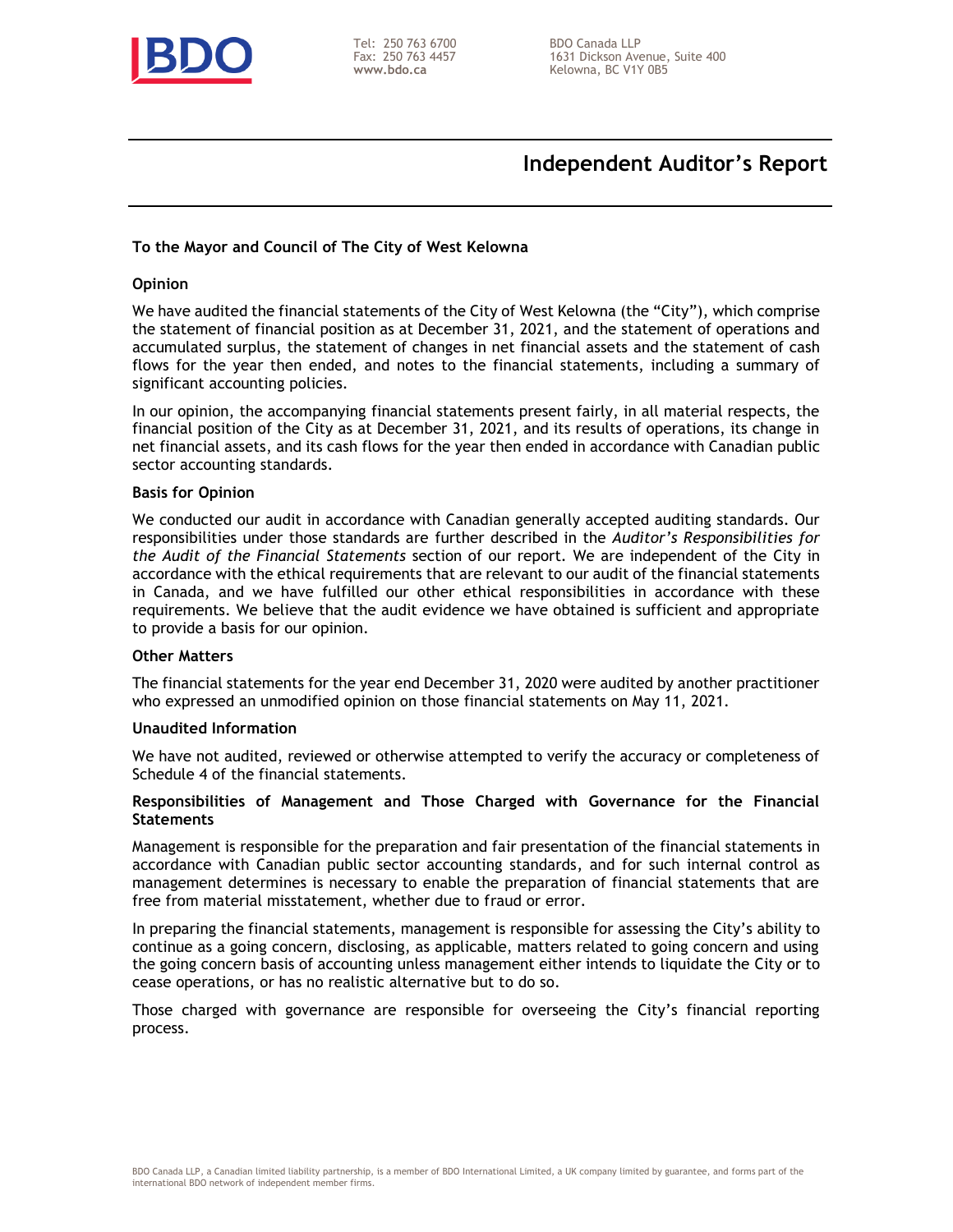

#### **Auditor's Responsibilities for the Audit of the Financial Statements**

Our objectives are to obtain reasonable assurance about whether the financial statements as a whole are free from material misstatement, whether due to fraud or error, and to issue an auditor's report that includes our opinion. Reasonable assurance is a high level of assurance, but is not a guarantee that an audit conducted in accordance with Canadian generally accepted auditing standards will always detect a material misstatement when it exists. Misstatements can arise from fraud or error and are considered material if, individually or in the aggregate, they could reasonably be expected to influence the economic decisions of users taken on the basis of these financial statements.

As part of an audit in accordance with Canadian generally accepted auditing standards, we exercise professional judgment and maintain professional skepticism throughout the audit. We also:

- Identify and assess the risks of material misstatement of the financial statements, whether due to fraud or error, design and perform audit procedures responsive to those risks, and obtain audit evidence that is sufficient and appropriate to provide a basis for our opinion. The risk of not detecting a material misstatement resulting from fraud is higher than for one resulting from error, as fraud may involve collusion, forgery, intentional omissions, misrepresentations, or the override of internal control.
- Obtain an understanding of internal control relevant to the audit in order to design audit procedures that are appropriate in the circumstances, but not for the purpose of expressing an opinion on the effectiveness of the City's internal control.
- Evaluate the appropriateness of accounting policies used and the reasonableness of accounting estimates and related disclosures made by management.
- Conclude on the appropriateness of management's use of the going concern basis of accounting and, based on the audit evidence obtained, whether a material uncertainty exists related to events or conditions that may cast significant doubt on the City's ability to continue as a going concern. If we conclude that a material uncertainty exists, we are required to draw attention in our auditor's report to the related disclosures in the financial statements or, if such disclosures are inadequate, to modify our opinion. Our conclusions are based on the audit evidence obtained up to the date of our auditor's report. However, future events or conditions may cause the City to cease to continue as a going concern.
- Evaluate the overall presentation, structure and content of the financial statements, including the disclosures, and whether the financial statements represent the underlying transactions and events in a manner that achieves fair presentation.

We communicate with those charged with governance regarding, among other matters, the planned scope and timing of the audit and significant audit findings, including any significant deficiencies in internal control that we identify during our audit.

BDO Canada LLP

**Chartered Professional Accountants** Kelowna, British Columbia May 10, 2022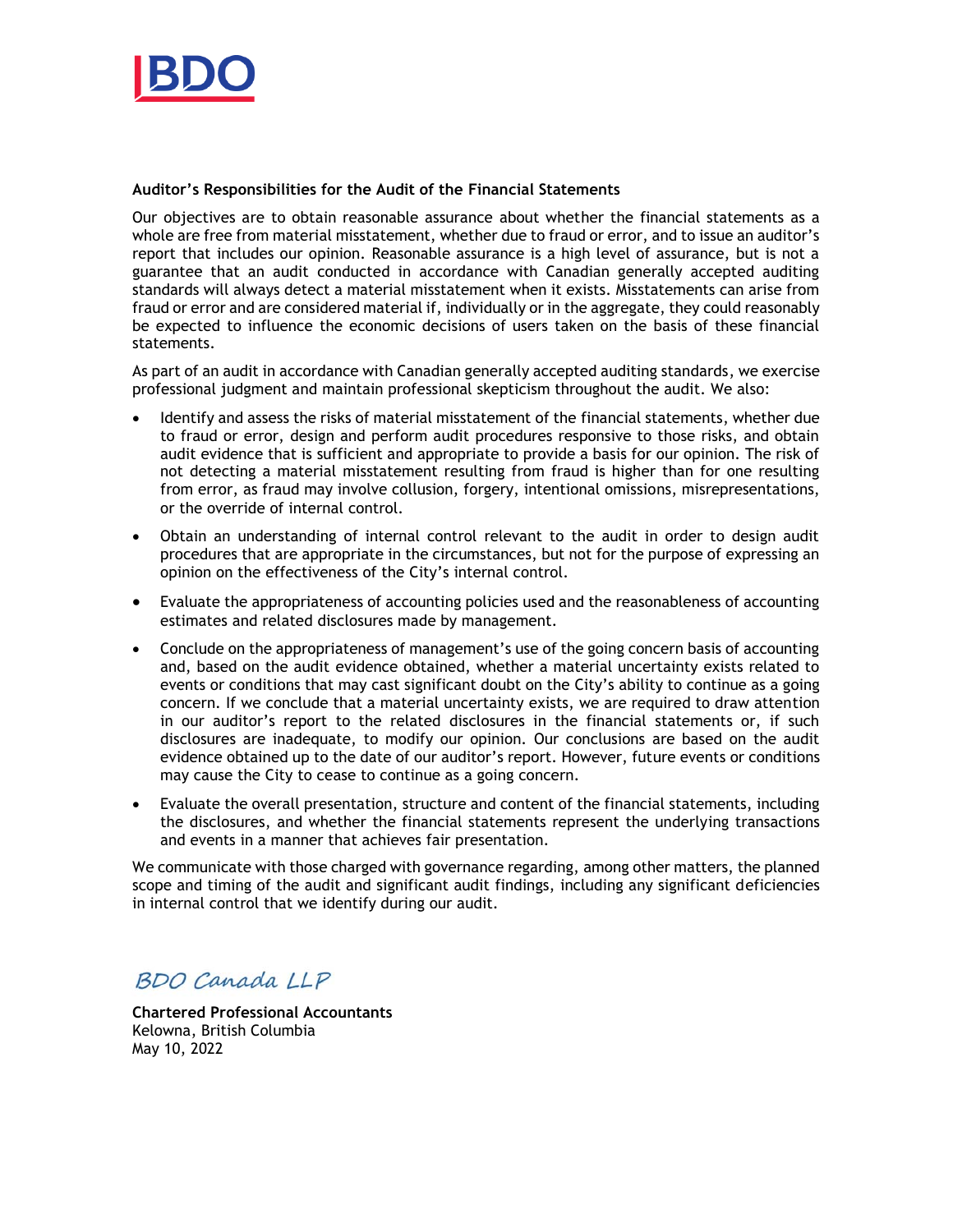## **City of West Kelowna Statement of financial position**

### **December 31, 2021, with comparative information for 2020**

|                                                        | 2021                  | 2020                       |
|--------------------------------------------------------|-----------------------|----------------------------|
|                                                        |                       |                            |
| <b>Financial assets</b>                                |                       |                            |
| Cash and cash equivalents (Note 3)                     | \$<br>$63,581,033$ \$ | 65,541,190                 |
| Accounts receivable (Note 4)                           | 20,753,267            | 18,778,124                 |
|                                                        | 84,334,300            | 84,319,314                 |
| <b>Liabilities</b>                                     |                       |                            |
| Accounts payable and accrued liabilities (Note 5)      | 13,357,029            |                            |
| Security deposits                                      | 12,800,404            | 15,530,937<br>9,757,377    |
| Deferred revenue (Note 6)                              | 13,596,463            | 14,694,470                 |
|                                                        |                       |                            |
| Deferred development cost charges (Note 7)             | 19,989,460            | 19,425,058                 |
| Equipment debt (Note 8)                                | 4,346,461             | 472,883                    |
| Long-term debt (Note 9)                                | 12,150,805            | 14,343,455                 |
|                                                        | 76,240,622            | 74,224,180                 |
| Net financial assets                                   | 8,093,678             | 10,095,134                 |
|                                                        |                       |                            |
| <b>Non-financial assets</b>                            |                       |                            |
| Prepaid expenses and inventory                         | 2,445,152             | 955,970                    |
| Tangible capital assets and work in progress (Note 10) | 400,821,854           | 385,349,441                |
|                                                        | 403,267,006           | 386,305,411                |
|                                                        |                       |                            |
|                                                        |                       |                            |
| <b>Accumulated surplus (Schedule 2)</b>                |                       | 411,360,684 \$ 396,400,545 |

Contingent liabilities and commitments (Notes 14 and 15)

Warren Everton, CPA, CMA Gord Milsom

 $2$ and M:1som

Chief Financial Officer **Mayor, City of West Kelowna**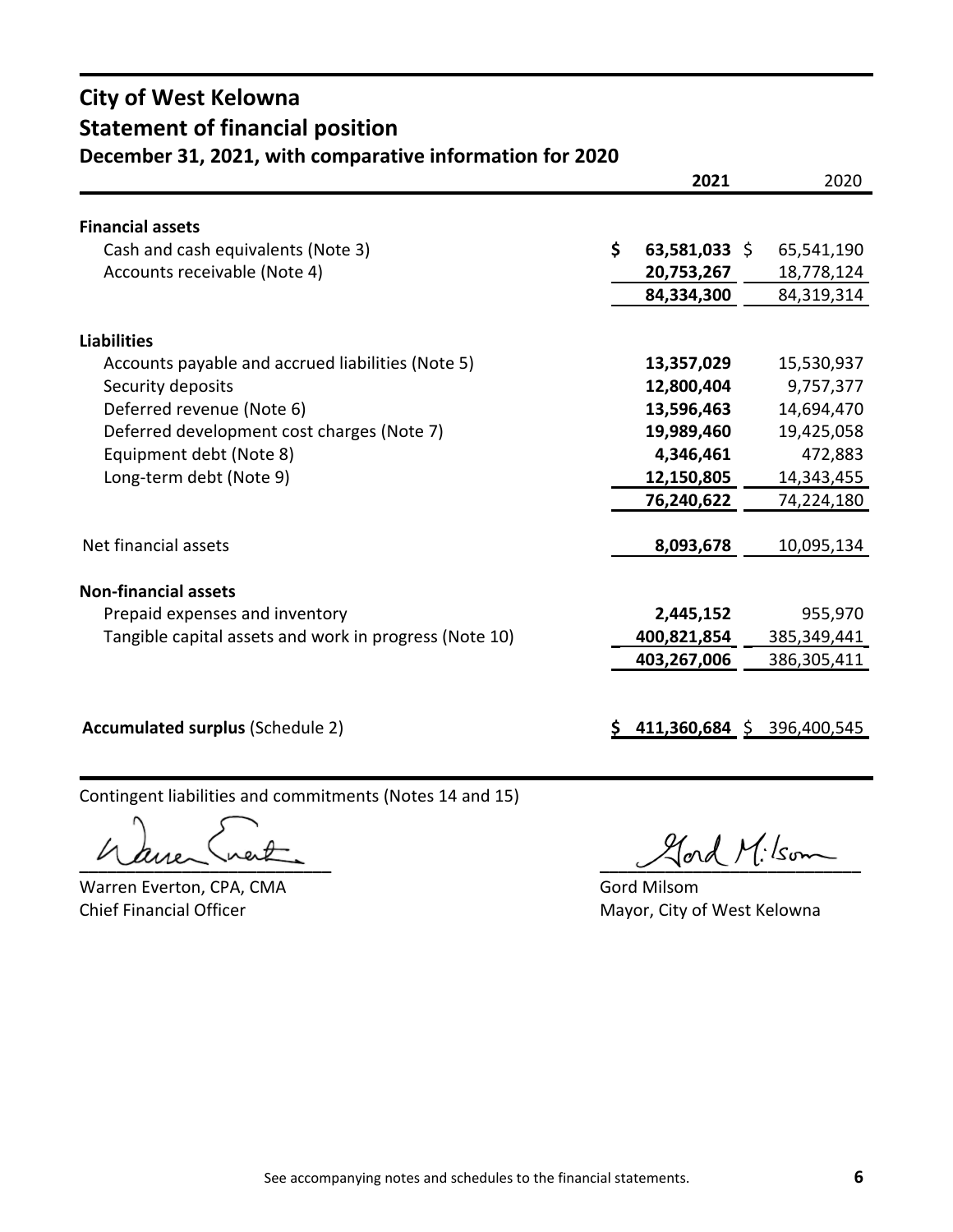| <b>Statement of operations and accumulated surplus</b>              |    |                 |  |                          |  |             |
|---------------------------------------------------------------------|----|-----------------|--|--------------------------|--|-------------|
| Year ended December 31, 2021, with comparative information for 2020 |    | 2021            |  | 2021 Budget<br>(Note 17) |  | 2020        |
| <b>Revenue</b>                                                      |    |                 |  |                          |  |             |
| Taxation - net (Note 11)                                            | \$ | $38,033,529$ \$ |  | 38,276,480 \$            |  | 35,860,409  |
| Sales of service and regulatory fees                                |    | 27,067,227      |  | 24,673,325               |  | 24,418,233  |
| Government transfers (Note 12)                                      |    | 9,520,677       |  | 45,052,527               |  | 12,473,908  |
| Other (Note 13)                                                     |    |                 |  |                          |  |             |
| <b>Total revenues</b>                                               |    | 9,109,976       |  | 48,646,217               |  | 5,892,851   |
|                                                                     |    | 83,731,409      |  | 156,648,549              |  | 78,645,401  |
| <b>Expenses (Schedule 3)</b>                                        |    |                 |  |                          |  |             |
| General government services                                         |    | 17,357,900      |  | 17,910,340               |  | 16,725,161  |
| Protective services                                                 |    | 17,401,094      |  | 16,675,191               |  | 17,770,660  |
| <b>Transportation services</b>                                      |    | 5,722,473       |  | 6,199,570                |  | 5,808,569   |
| Environmental & health development services                         |    | 4,724,494       |  | 4,892,838                |  | 4,574,047   |
| Recreation and cultural services                                    |    | 8,533,594       |  | 8,532,321                |  | 8,003,597   |
| <b>Water services</b>                                               |    | 8,482,213       |  | 8,966,018                |  | 8,071,646   |
| Sewer services                                                      |    | 6,232,033       |  | 6,933,376                |  | 6,208,309   |
| Storm drainage                                                      |    | 317,469         |  | 400,444                  |  | 366,893     |
| <b>Total expenses</b>                                               |    | 68,771,270      |  | 70,510,098               |  | 67,528,882  |
|                                                                     |    |                 |  |                          |  |             |
| <b>Annual surplus</b>                                               |    | 14,960,139      |  | 86,138,451               |  | 11,116,519  |
| Accumulated surplus, beginning of year                              |    | 396,400,545     |  | 396,400,545              |  | 385,284,026 |
| Accumulated surplus, end of year                                    |    | 411,360,684     |  | 482,538,996              |  | 396,400,545 |
|                                                                     |    |                 |  |                          |  |             |

# **City of West Kelowna**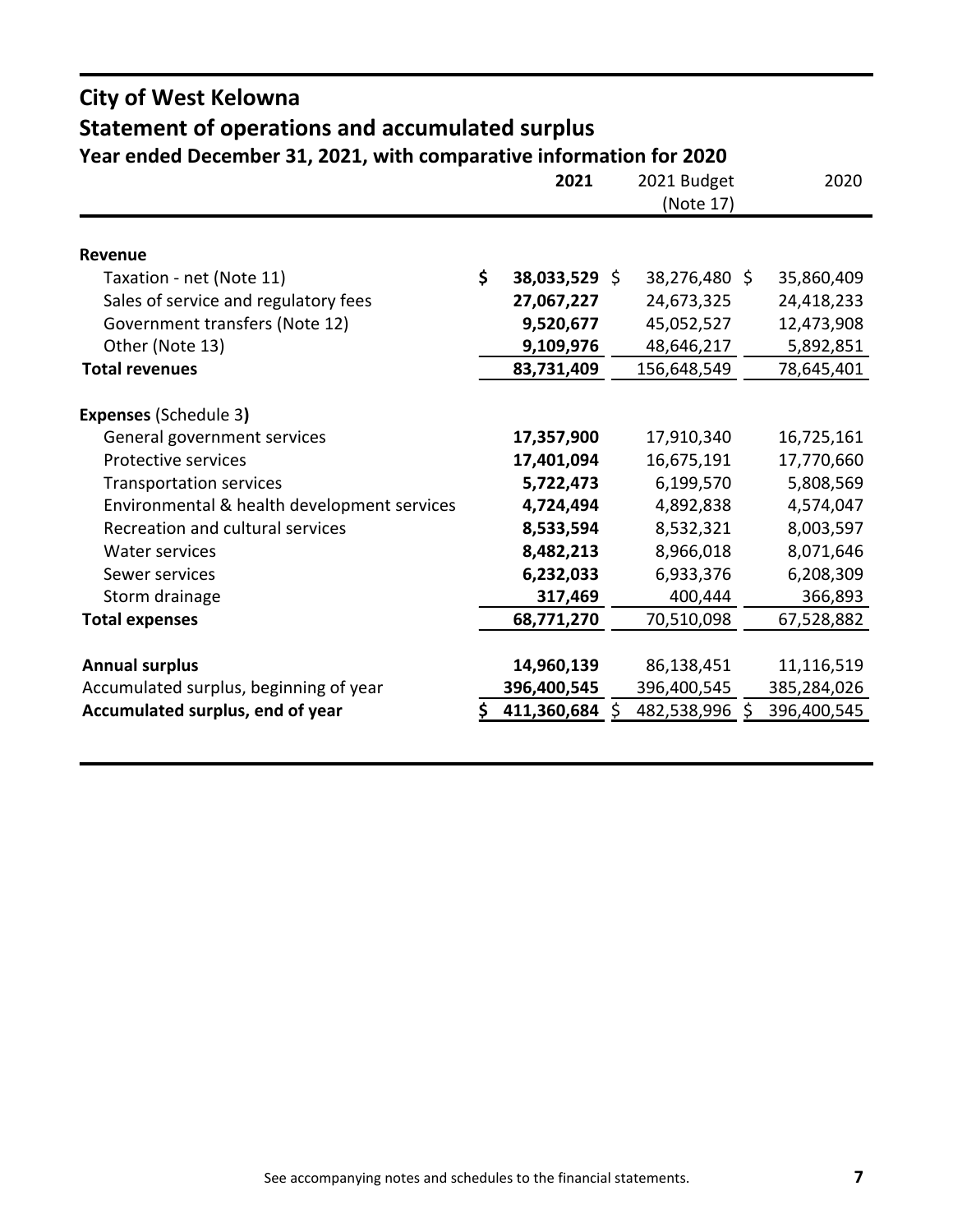# **City of West Kelowna Statement of changes in net financial assets**

|                                                                                                                                        | 2021                                    | 2021 Budget<br>(Note 17)        | 2020                            |
|----------------------------------------------------------------------------------------------------------------------------------------|-----------------------------------------|---------------------------------|---------------------------------|
| <b>Annual surplus</b><br>Acquisition of tangible capital assets and work<br>in progress                                                | \$<br>$14,960,139$ \$<br>(28, 646, 380) | 86,138,451 \$<br>(79, 997, 325) | 11,116,519<br>(20, 595, 377)    |
| Amortization of tangible capital assets<br>Loss on disposal of tangible capital assets<br>Net change in prepaid expenses and inventory | 12,695,805<br>478,162<br>(1,489,182)    | 9,706,704                       | 12,384,766<br>205,521<br>88,379 |
| Increase (decrease) in net financial assets                                                                                            | (2,001,456)                             | 15,847,830                      | 3,199,808                       |
| Net financial assets, beginning of year<br>Net financial assets, end of year                                                           | 10,095,134<br>$8,093,678$ \$            | 10,095,134<br>25,942,964        | 6,895,326<br>10,095,134         |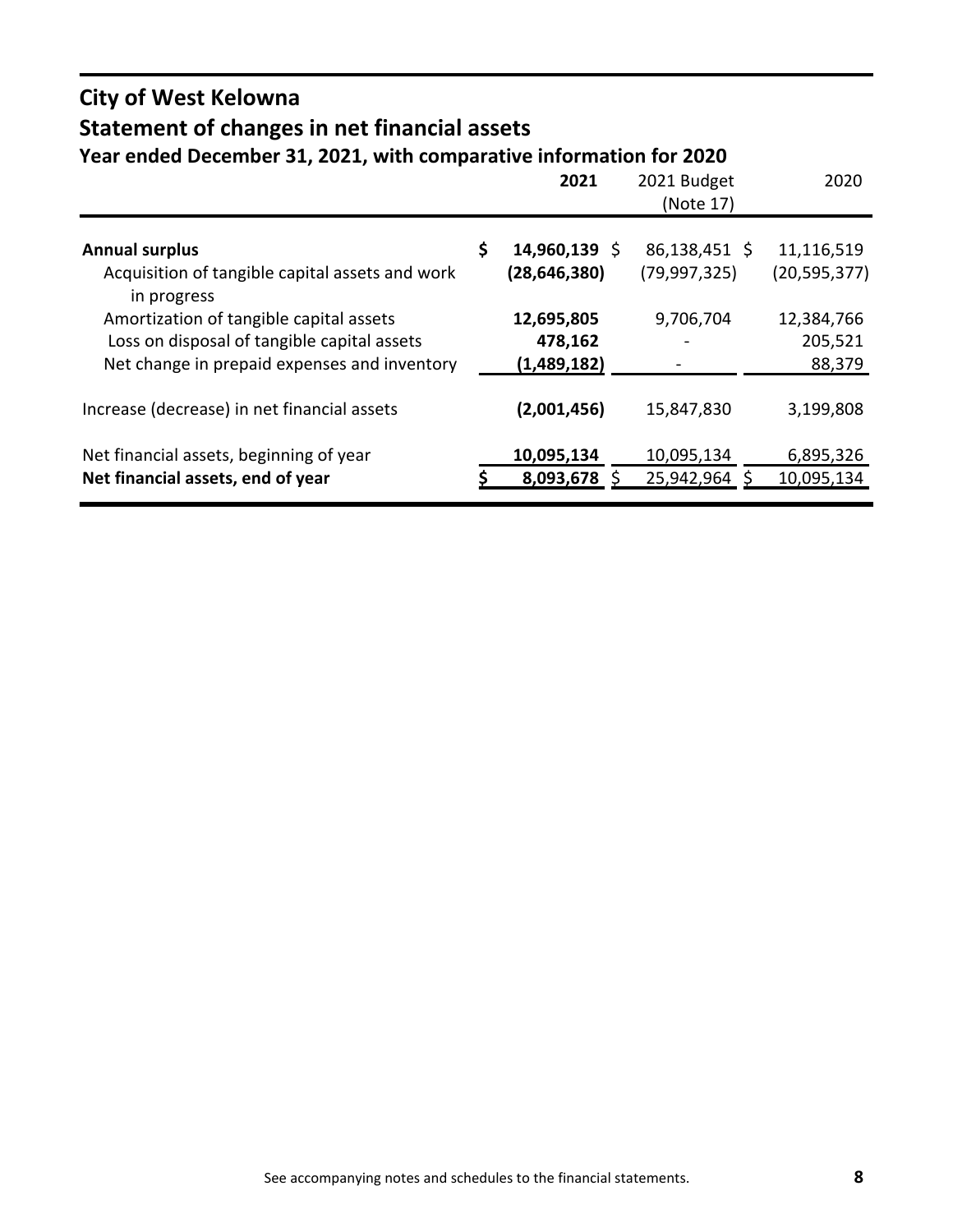## **City of West Kelowna Statement of cash flows**

|                                                             | 2021                  | 2020           |
|-------------------------------------------------------------|-----------------------|----------------|
| Cash provided by (used for)                                 |                       |                |
| <b>Operating activities</b>                                 |                       |                |
| Annual surplus                                              | \$<br>$14,960,139$ \$ | 11,116,519     |
| Adjustment for non cash items                               |                       |                |
| Amortization of tangible capital assets                     | 12,695,805            | 12,384,766     |
| Actuarial adjustment on debt                                | (681, 281)            | (701, 228)     |
| Loss on disposal of tangible capital assets                 | 478,162               | 205,521        |
| (Increase) decrease in                                      |                       |                |
| Accounts receivable                                         | (1,975,143)           | (416, 949)     |
| Prepaid expenses and inventory                              | (1,489,182)           | 88,379         |
| Increase (decrease) in                                      |                       |                |
| Accounts payable and accrued liabilities                    | (2, 173, 908)         | 7,351,152      |
| Security deposits                                           | 3,043,027             | (19, 866)      |
| Deferred development cost charges                           | 564,402               | 3,388,570      |
| Deferred revenue                                            | (1,098,007)           | (2, 274, 764)  |
|                                                             | 24,324,014            | 31,122,100     |
| <b>Financing activities</b>                                 |                       |                |
| Proceeds from debt                                          | 3,972,803             | 518,274        |
| Repayment of debt                                           | (1,610,594)           | (1,564,039)    |
|                                                             | 2,362,209             | (1,045,765)    |
| <b>Capital activities</b>                                   |                       |                |
| Acquisition of tangible capital assets and work in progress | (28, 646, 380)        | (20, 595, 377) |
| Increase in cash and cash equivalents                       | (1,960,157)           | 9,480,958      |
| Cash and cash equivalents, beginning of year                | 65,541,190            | 56,060,232     |
|                                                             |                       |                |
| Cash and cash equivalents, end of year                      | \$<br>63,581,033 \$   | 65,541,190     |
| <b>Supplementary cash flow information</b>                  |                       |                |
| Interest paid                                               | \$<br>$703,238$ \$    | 790,808        |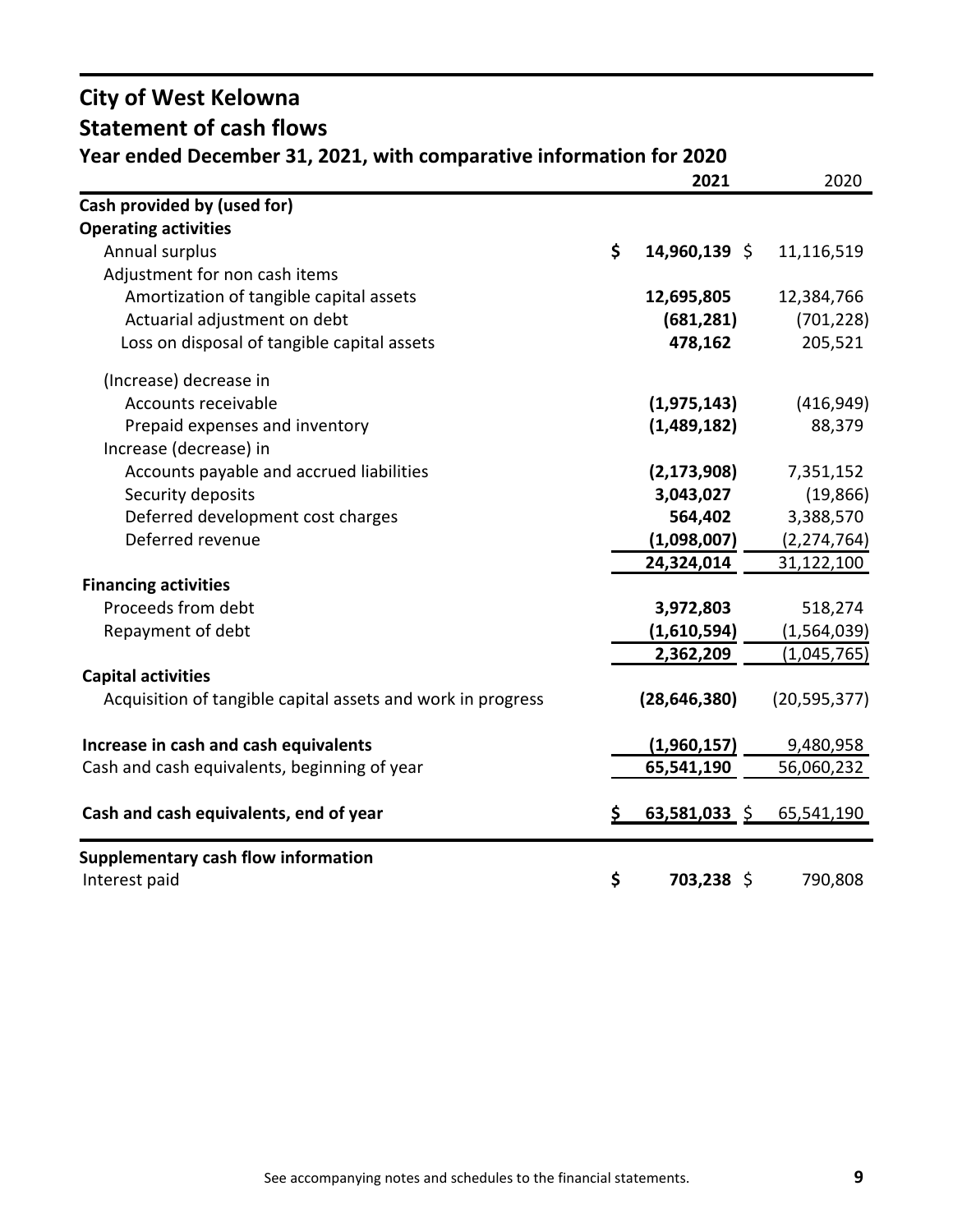#### **1. Nature of operations**

The City of West Kelowna ("the City") is a local government situated in the province of British Columbia, Canada. The City is subject to the laws and regulations of the provincial statutes of the *Community Charter*, the *Local Government Act*. West Kelowna was officially incorporated as Westside District Municipality on December 6, 2007. In 2008, the name was changed to District of West Kelowna. On June 26, 2015, West Kelowna was reclassified from District to Municipality. At that time, the City had become British Columbia's 51st city. The City provides community services to its taxpayers and is responsible for creating and maintaining an infrastructure to serve a population in excess of the full time residents.

#### **2. Summary of significant accounting policies**

The following is a summary of the City's significant accounting policies:

#### **a) Segregation of Operations**

The City's resources and operations are segregated into General, Water, Sewer, Storm Drainage, Statutory Reserve and Non-statutory Reserve Funds for accounting and financial reporting purposes. The financial statements include all of the accounts of these funds. All interfund transactions and balances have been eliminated within the financial statements.

#### **b) Basis of accounting**

The financial statements are prepared using the accrual basis of accounting and are the responsibility of and prepared by management in accordance with Canadian public sector accounting standards ("PSAS"). The preparation of financial statements necessarily involves the use of estimates based on management's judgment, particularly when transactions affecting the current accounting period cannot be finalized with certainty until future periods.

#### **c) Cash and cash equivalents**

Management classifies all term deposits and highly liquid investments that are cashable on demand as cash equivalents.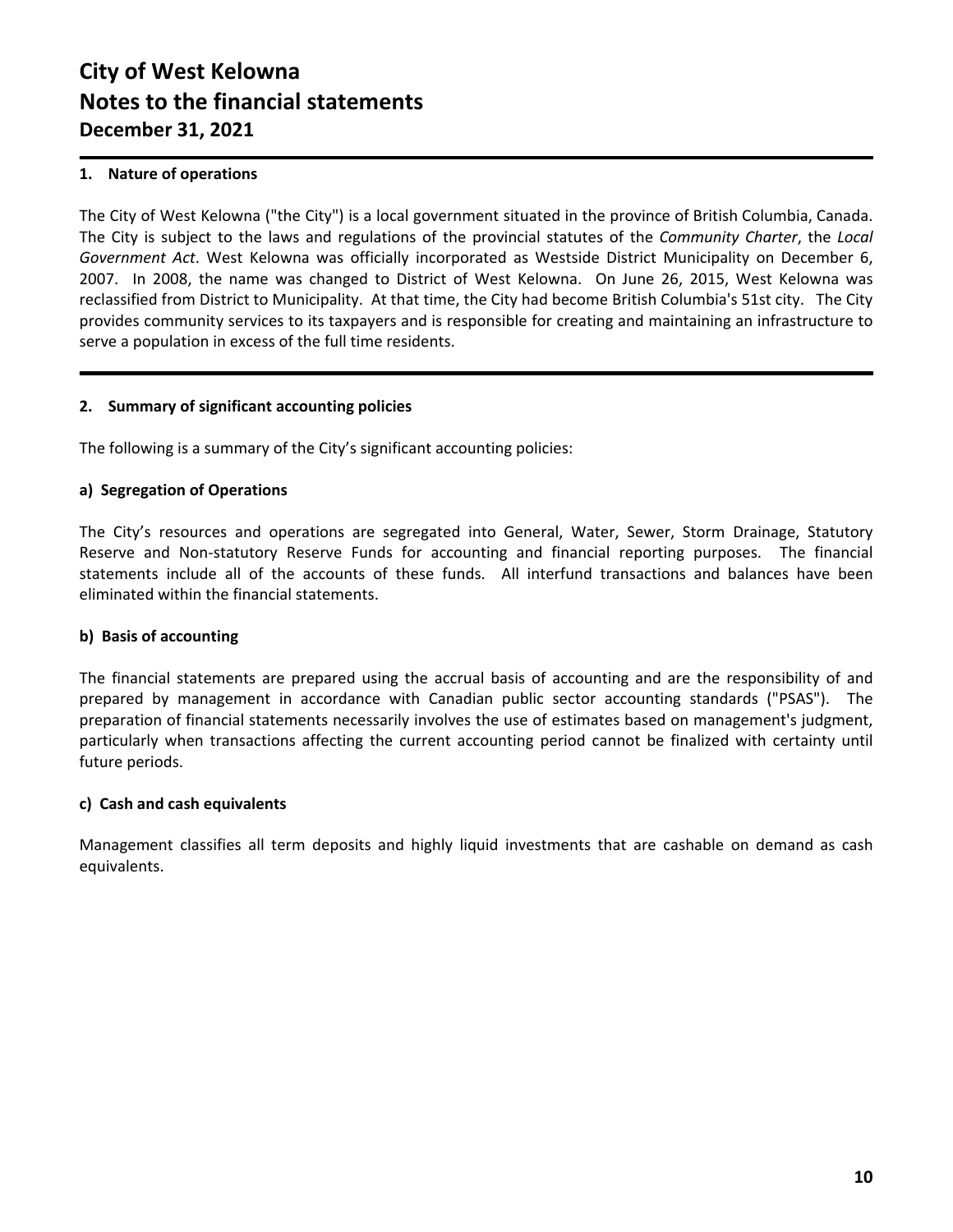#### **2. Summary of significant accounting policies** (continued)

#### **d) Tangible capital assets**

Tangible capital assets are initially recorded at cost which includes all amounts that are directly attributable to the acquisition, construction, development or betterment of the asset. The City does not capitalize interest associated with the acquisition or construction of tangible capital assets. The cost, less residual value, of the tangible capital assets, excluding land, is amortized on a straight-line basis over their estimated useful lives as follows:

| Asset class                    | <b>Estimated useful life</b> |
|--------------------------------|------------------------------|
| <b>Buildings</b>               | 25-50 years                  |
| <b>Building improvements</b>   | 5-30 years                   |
| Computer                       | 3-25 years                   |
| Infrastructure                 | 3-20 years                   |
| Machinery                      | $10-20$ years                |
| Office furniture and equipment | $10-25$ years                |
| Roads                          | 40 years                     |
| Sewer infrastructure           | 20-100 years                 |
| Sidewalks                      | 50 years                     |
| Small tools and equipment      | 5-25 years                   |
| Solid waste carts              | 25 years                     |
| Storm drains                   | $10-50$ years                |
| Vehicles                       | 10-20 years                  |
| Water infrastructure           | 15-100 years                 |
|                                |                              |

Tangible capital assets received as contributions are recorded at their fair value at the date of receipt and are also recorded as revenue.

The City has numerous works of art located throughout the City which are not reflected in these financial statements due to the subjectivity as to their value.

Tangible capital assets constructed and contributed by developers are recorded at their fair value and are capitalized into tangible capital assets and reflected in the statement of operations and accumulated surplus as revenue.

#### **e) Work in progress**

Work in progress represents capital projects under construction but not yet completed and are recorded at cost. Work in progress is not amortized. Amortization of these assets will commence when the asset is put into service.

#### **f) Prepaid expenses and inventory**

Prepaid expenses consist of amounts paid related to future years' expenses. Inventory consists of supplies held for construction use and are recorded at lower of cost or replacement cost.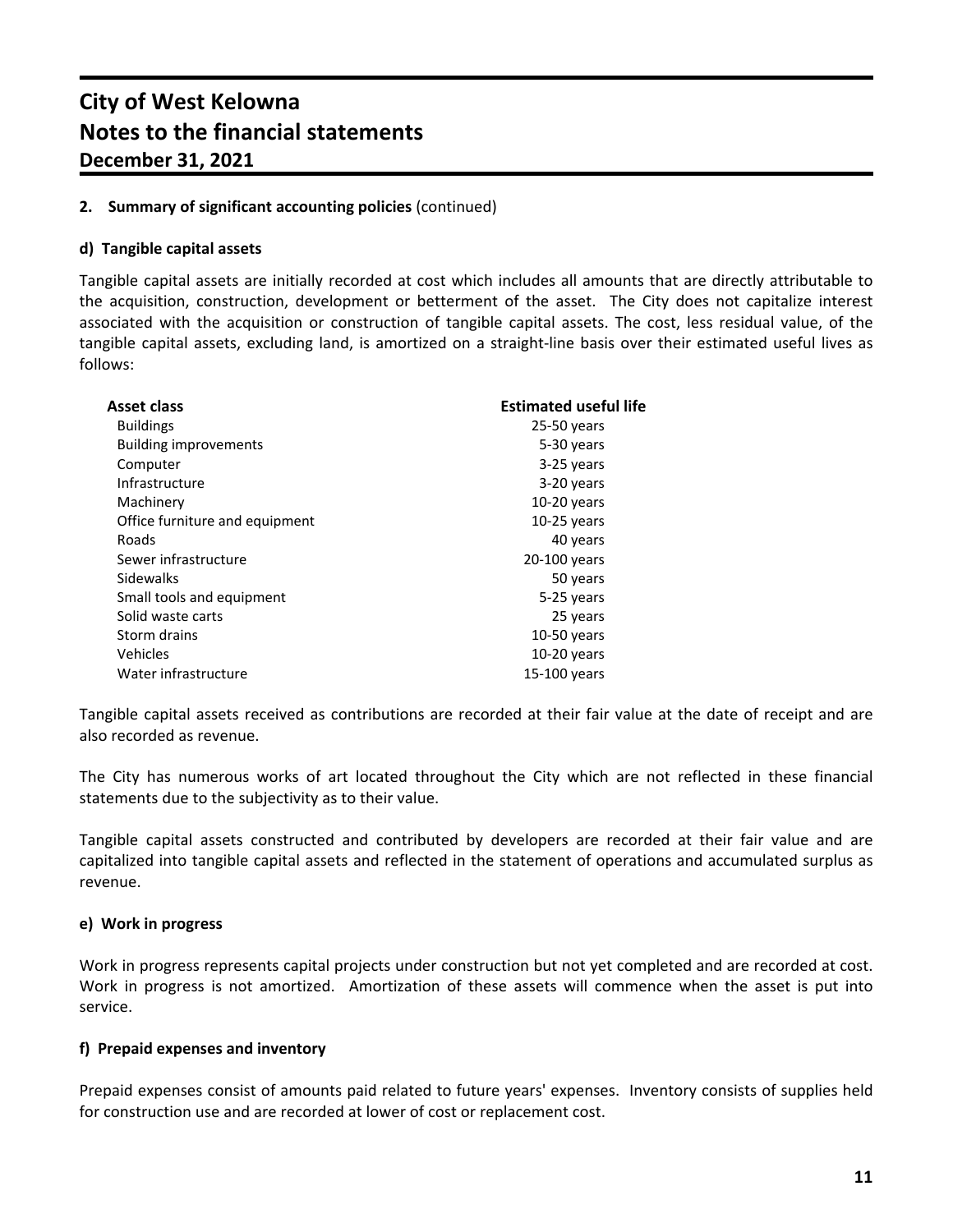#### **2. Summary of significant accounting policies** (continued)

#### **g) Employee future benefits**

The City and its employees make contributions to the Municipal Pension Plan. As this plan is a multi-employer plan, the City's contributions are expensed as incurred.

Sick leave and other retirement benefits are also available to the City's employees. The costs of these benefits are determined based on service and best estimates of retirement ages and expected future salary and wage increases. The obligations under these benefit plans are accrued based on projected benefits as the employees render services necessary to earn future benefits.

#### **h) Deferred development cost charges ("DCC's")**

Pursuant to the provisions of the Local Government Act, DCC's are held in statutory reserve funds for the purpose for which the charges have been imposed. When the related costs are incurred, the DCC's are recognized as revenue. Because these funds are restricted in nature they are shown as a liability.

#### **i) Debt**

Outstanding debt is reported net of applicable sinking fund balances.

Interest on debt is charged to current operations. Interest charges are accrued for the period from the date of the latest interest payment to the end of the year.

#### **j) Municipal Finance Authority debt reserve deposits**

The City issues its debt instruments through the Municipal Finance Authority. As a condition of these borrowings, a portion of the debenture proceeds are withheld by the Municipal Finance Authority as a debt reserve fund. The City also executes demand notes in connection with each debenture whereby the City may be required to loan certain amounts to the Municipal Finance Authority. These amounts are contingent in nature and are not reflected in these accounts. The details of the cash deposits and demand notes at year end are as follows:

|              | <b>Demand notes</b> | Cash deposits | 2021         | 2020      |
|--------------|---------------------|---------------|--------------|-----------|
| General Fund | 350.582 S           | 170,688       | $521,270$ \$ | 518,416   |
| Water Funds  | 11.423              | 5.820         | 17.243       | 17,145    |
| Sewer Fund   | 343,780             | 186.979       | 530,759      | 671,484   |
|              | 705.785             | 363,487       | 1,069,272    | 1,207,045 |

#### **k) Reserve funds**

Non-statutory reserves represent an appropriation of surplus for specific purposes. Reserves for future expenses represent funds that are available to temporarily finance operations until planned revenues (i.e. property taxes, grants, etc.) are received, or for other operating or capital purposes as determined by Council. Statutory reserves have been established by bylaw in accordance with the *Community Charter* and their use is restricted by legislation.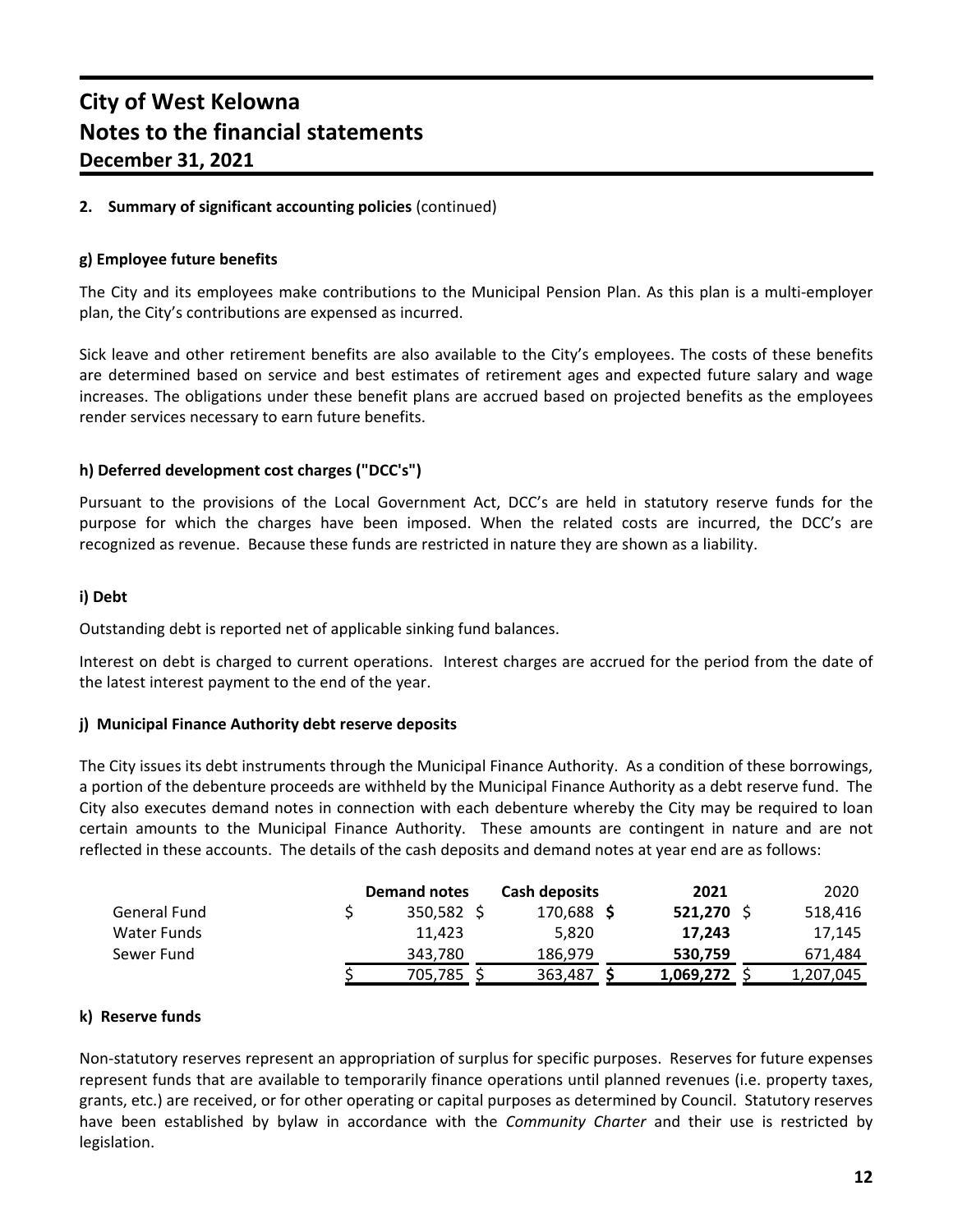#### **2. Summary of significant accounting policies** (continued)

#### **l) Revenue recognition**

Taxation revenues are recorded at estimated amounts when they meet the definition of an asset, have been authorized and the taxable event occurs. Sale of services and regulatory fees are recognized when the service or product is provided by the City. Government transfers are recognized as revenue in the period that the transfer is authorized, eligibility criteria or stipulations, if any, have been met by the City, and a reasonable estimate of the amount to be received can be made. Other revenue from own services is recorded as it is earned and measurable. Amounts that have been received in advance of services being rendered are recorded as deferred revenue until the City discharges the obligation that led to the collection of funds.

#### **m) Budget figures**

The budget figures are from the City's 10-Year Financial Plan Bylaw, adopted before May 15th of each year. Subsequent amendments have been authorized by Council to reflect changes in the budget as required by law. Such amendments are not reflected in the financial statement budget figures (Note 17).

#### **n) Use of estimates**

The preparation of financial statements requires management to make estimates and assumptions that affect the reported amounts, and disclosure of, assets and liabilities at the date of the financial statements, and the reported amounts of revenues and expenses during the reporting period. Areas requiring the use of management estimates relate to the determination of payroll liabilities, the existence and measurement of any contingent liabilities and tangible capital asset estimated useful life and related amortization expense. Actual results could differ from management's best estimates as additional information becomes available. Adjustments, if any, will be reflected in the financial statements in the period that the change in estimate is made, as well as the period of settlement if the amount is different.

#### **o) Liability for contaminated sites**

Contaminated sites are a result of contamination being introduced into air, soil, water or sediment of a chemical, organic or radioactive material or live organism that exceeds an environmental standard. The liability is recorded net of any expected recoveries. A liability for remediation of contaminated sites is recognized when all of the following criteria are met:

- an environmental standard exists;
- contamination exceeds the environmental standard;
- the City is directly responsible and accepts responsibility;
- it is expected that future economic benefits will be given up; and
- a reasonable estimate of the amount can be made.

The liability includes all costs directly attributable to remediation activities including post remediation operations, maintenance and monitoring.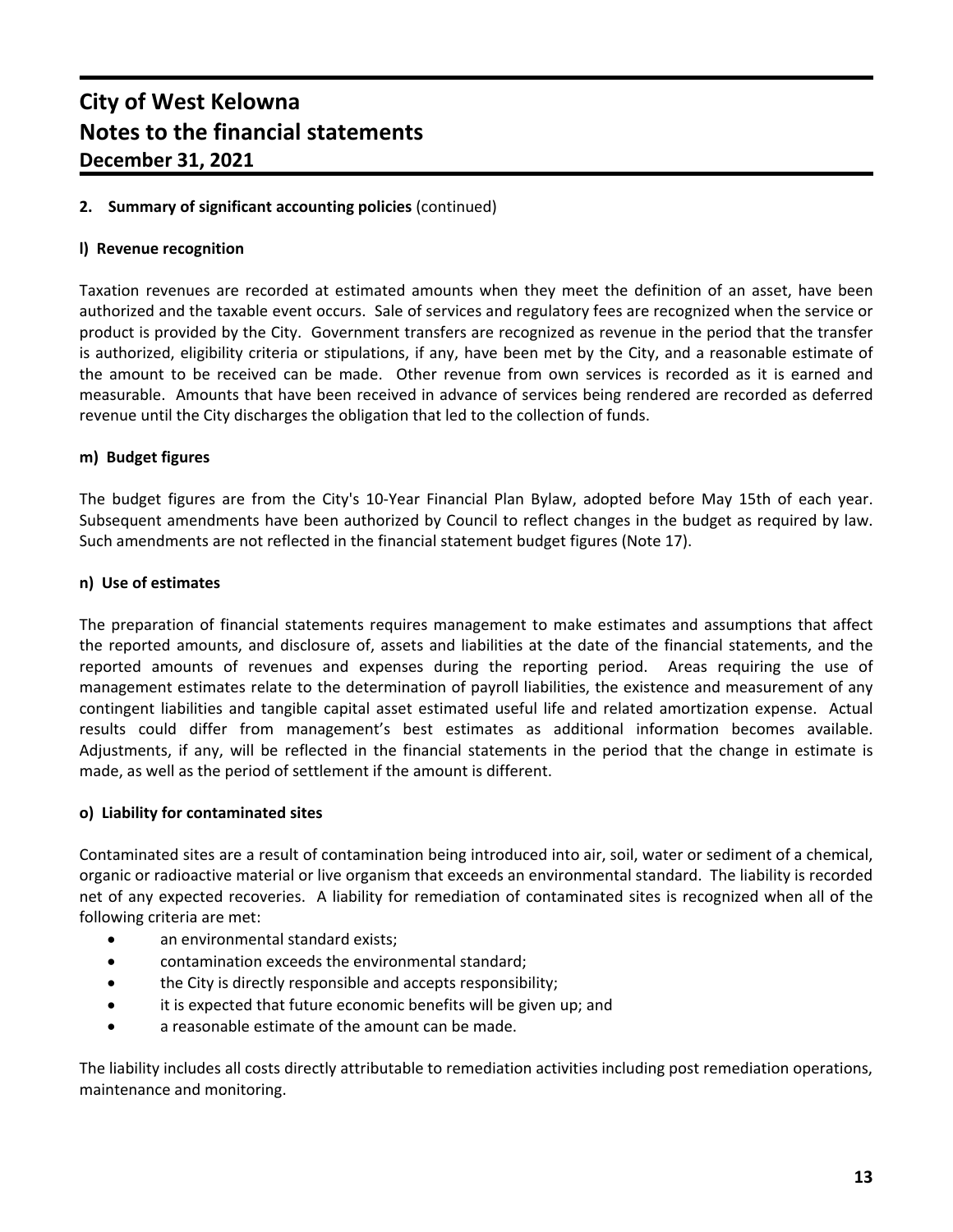#### **2. Summary of significant accounting policies** (continued)

#### **p) Segmented disclosure**

A segment is defined as distinguishable activity of group of activities of a government for which it is appropriate to separately report financial information to achieve the objectives of the standard. The City has provided definitions of segments as well as presented financial information in segmented format in Note 16 and Schedule 3.

#### **3. Financial assets - Cash and cash equivalents**

Cash and cash equivalents held by the City include cash with an average interest rate of 1.02% (2020 - 1.33%).

#### **4. Financial assets - Accounts receivable**

|                       | 2021                 | 2020       |
|-----------------------|----------------------|------------|
| Property taxes        | \$<br>$2,911,626$ \$ | 3,251,324  |
| Federal government    | 953,597              | 617,644    |
| Provincial government | 4,663,308            | 3,868,321  |
| Other governments     | 865                  | 831        |
| Sewer                 | 5,120,934            | 5,582,470  |
| <b>Utilities</b>      | 6,396,959            | 4,468,397  |
| Other                 | 705,978              | 989,137    |
|                       | 20,753,267           | 18,778,124 |

#### **5. Liabilities - Accounts payable and accrued liabilities**

|                                    | 2021            | 2020       |
|------------------------------------|-----------------|------------|
| Trade                              | \$<br>4,439,869 | 1,957,177  |
| Wages and payroll                  | 3,788,992       | 2,835,980  |
| <b>Accrued liabilities</b>         | 708,207         | 358,419    |
| Provincial government - school tax |                 | 5,758,109  |
| Other governments                  | 4,231,078       | 4,262,450  |
| Other                              | 188,883         | 358,802    |
|                                    | 13,357,029      | 15,530,937 |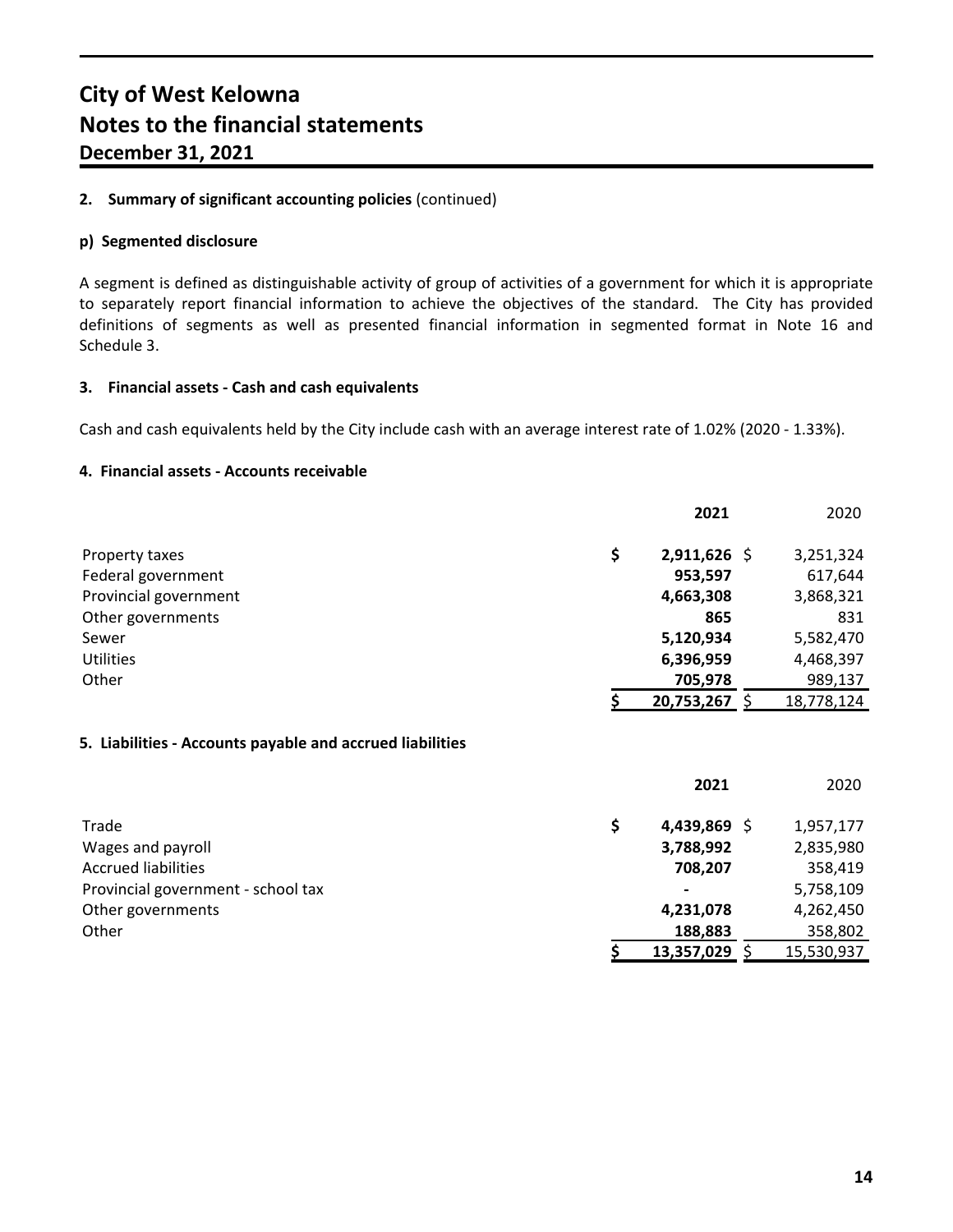#### **6. Liabilities - Deferred revenue**

|                              | 2021       | 2020       |
|------------------------------|------------|------------|
| Property taxes               | 4,017,386  | 3,363,587  |
| Recreation program fees      | 175,591    | 133,781    |
| Cemetery perpetual care fund | 189,951    | 167,122    |
| Utility fees                 | 325,258    | 218,752    |
| Other                        | 8,888,277  | 10,811,228 |
|                              | 13,596,463 | 14,694,470 |

As at December 31, 2021, other deferred revenue includes \$8,604,823 (2020 - \$10,743,647) from the provincial government in respect of the City's 2018-2022 water infrastructure project.

#### **7. Liabilities - Deferred development cost charges ("DCC's")**

|                                       | 2021                  | 2020       |
|---------------------------------------|-----------------------|------------|
| Balance, beginning of year            | \$<br>$19,425,058$ \$ | 16,036,488 |
| Contributions from developers         | 3,576,568             | 3,532,108  |
| Interest on investments               | 229,339               | 168,585    |
| Bylaw expenditures (Note 13)          | (3,241,505)           | (312, 123) |
| Balance, end of year                  | 19,989,460            | 19,425,058 |
| DCC's are comprised of the following: | 2021                  | 2020       |
| Roads                                 | \$<br>$8,631,930$ \$  | 10,061,343 |
| Water                                 | 8,224,121             | 7,085,198  |
| Parks                                 | 2,993,171             | 2,139,662  |
| Sewer                                 | 95,809                | 72,713     |
| <b>Storm Sewer</b>                    | 44,429                | 66,142     |
|                                       | 19,989,460            | 19,425,058 |

#### **8. Liabilities - Short Term & Equipment debt**

|                        | Current<br>interest<br>rate $(\%)$ | Year of<br>Maturity | Balance,<br>beginning of<br>year | Additions                |   | Sinking fund<br>payments | Actuarial<br>adjustment  | Balance, end<br>of year |
|------------------------|------------------------------------|---------------------|----------------------------------|--------------------------|---|--------------------------|--------------------------|-------------------------|
| <b>Short Term Debt</b> |                                    |                     |                                  |                          |   |                          |                          |                         |
| MFA loan #0001-0       | 0.90                               | $2025$ \$           | 322,741 \$                       |                          | Ś | 75,306 \$                |                          | \$<br>247,435           |
| MFA loan #0002-01      | 0.90                               | 2026                |                                  | 979,435                  |   | 95,817                   |                          | 883,618                 |
| MFA loan #0002-01      | 0.90                               | 2026                |                                  | 158,366                  |   | 15,493                   | $\overline{\phantom{0}}$ | 142,873                 |
| MFA loan #0002-01      | 0.90                               | 2026                | 80,401                           | $\overline{\phantom{a}}$ |   | 7,866                    |                          | 72,535                  |
| MFA Bylaw #289         | 0.97                               | 2026                |                                  | 3,000,000                |   |                          |                          | 3,000,000               |
|                        |                                    |                     | 403,142                          | 4,137,801                |   | 194,482                  |                          | 4,346,461               |
|                        |                                    |                     |                                  |                          |   |                          |                          |                         |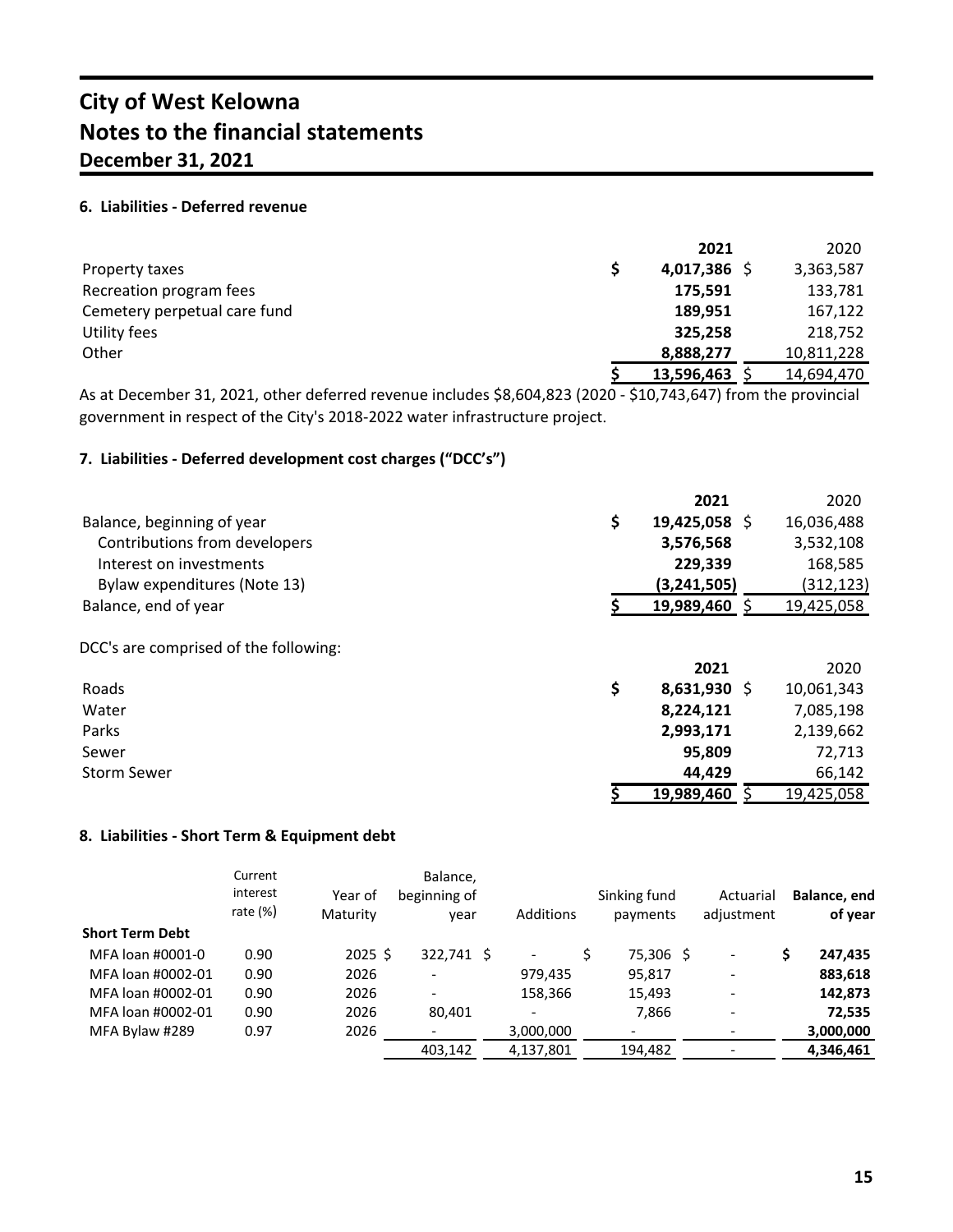Interest is charged on a daily floating rate basis and compounded monthly. Interest paid during the year was \$19,275 (2020 - \$3,132).

Estimated principal payments on the loan for the duration of the term are as follows:

| 2022       | 2023       | 2024       | 2025       | 2026    |
|------------|------------|------------|------------|---------|
| 314,999 \$ | 318,159 \$ | 321,357 \$ | 264,697 \$ | 127.249 |

#### **9. Liabilities - Long-term debt**

|                      | Current     |          | Balance,      |                          |                      |            |                      |
|----------------------|-------------|----------|---------------|--------------------------|----------------------|------------|----------------------|
|                      | interest    | Year of  | beginning of  |                          | Sinking fund         | Actuarial  | Balance, end         |
|                      | rate $(\%)$ | Maturity | year          | Additions                | payments             | adjustment | of year              |
| <b>General fund</b>  |             |          |               |                          |                      |            |                      |
| MFA issue #95        | 1.80        | 2025\$   | 1,065,541 \$  |                          | \$<br>134,007 \$     | 66,692 \$  | 864,842              |
| MFA issue #105       | 2.25        | 2029     | 4,519,554     |                          | 277,414              | 149,652    | 4,092,488            |
|                      |             |          | 5,585,095     | $\overline{\phantom{a}}$ | 411,421              | 216,344    | 4,957,330            |
| <b>Water funds</b>   |             |          |               |                          |                      |            |                      |
| MFA issue #101       | 2.25        | 2027     | 108,202       |                          | 8,228                | 5,471      | 94,503               |
| MFA issue #103       | 2.65        | 2028     | 69,625        |                          | 4,720                | 2,835      | 62,070               |
| Province of BC       | 4.95        | 2027     | 4,807,487     |                          | 643,382              |            | 4,164,105            |
|                      |             |          | 4,985,314     | $\overline{\phantom{a}}$ | 656,330              | 8,306      | 4,320,678            |
| Sewer fund           |             |          |               |                          |                      |            |                      |
| MFA issue #74        | 1.75        | 2021     | 48,758        |                          | 19,295               | 29,463     |                      |
| MFA issue #74        | 1.75        | 2021     | 12,815        |                          | 5,072                | 7,743      |                      |
| MFA issue #74        | 1.75        | 2021     | 15,056        |                          | 5,958                | 9,098      |                      |
| MFA issue #74        | 1.75        | 2021     | 5,350         |                          | 2,117                | 3,233      |                      |
| MFA issue #74        | 1.75        | 2021     | 5,770         |                          | 2,283                | 3,487      |                      |
| MFA issue #74        | 1.75        | 2021     | 10,760        |                          | 4,258                | 6,502      |                      |
| MFA issue #75        | 1.75        | 2021     | 1,987         |                          | 786                  | 1,201      |                      |
| MFA issue #75        | 1.75        | 2021     | 72,601        |                          | 28,730               | 43,871     |                      |
| MFA issue #75        | 1.75        | 2021     | 29,193        |                          | 11,553               | 17,640     |                      |
| MFA issue #77        | 1.75        | 2022     | 285,724       |                          | 57,915               | 81,463     | 146,346              |
| MFA issue #79        | 2.25        | 2023     | 428,222       |                          | 59,265               | 76,571     | 292,386              |
| MFA issue #85        | 2.25        | 2024     | 270,914       |                          | 28,795               | 34,061     | 208,058              |
| MFA issue #85        | 2.25        | 2024     | 17,071        |                          | 1,815                | 2,146      | 13,110               |
| MFA issue #95        | 1.80        | 2025     | 298,897       |                          | 37,591               | 18,708     | 242,598              |
| MFA issue #99        | 1.75        | 2027     | 7,576         |                          | 660                  | 483        | 6,433                |
| MFA issue #99        | 1.75        | 2027     | 498,878       |                          | 43,433               | 31,779     | 423,666              |
| MFA issue #101       | 2.25        | 2027     | 1,146,943     |                          | 87,212               | 58,002     | 1,001,729            |
| MFA issue #101       | 2.25        | 2027     | 268,650       |                          | 20,428               | 13,586     | 234,636              |
| MFA issue #101       | 2.25        | 2027     | 347,881       |                          | 26,452               | 17,594     | 303,835              |
|                      |             |          | 3,773,046     |                          | 443,618              | 456,631    | 2,872,797            |
| Total long-term debt |             |          | 14,343,455 \$ | $\overline{\phantom{a}}$ | \$<br>$1,511,369$ \$ |            | 681,281 \$12,150,805 |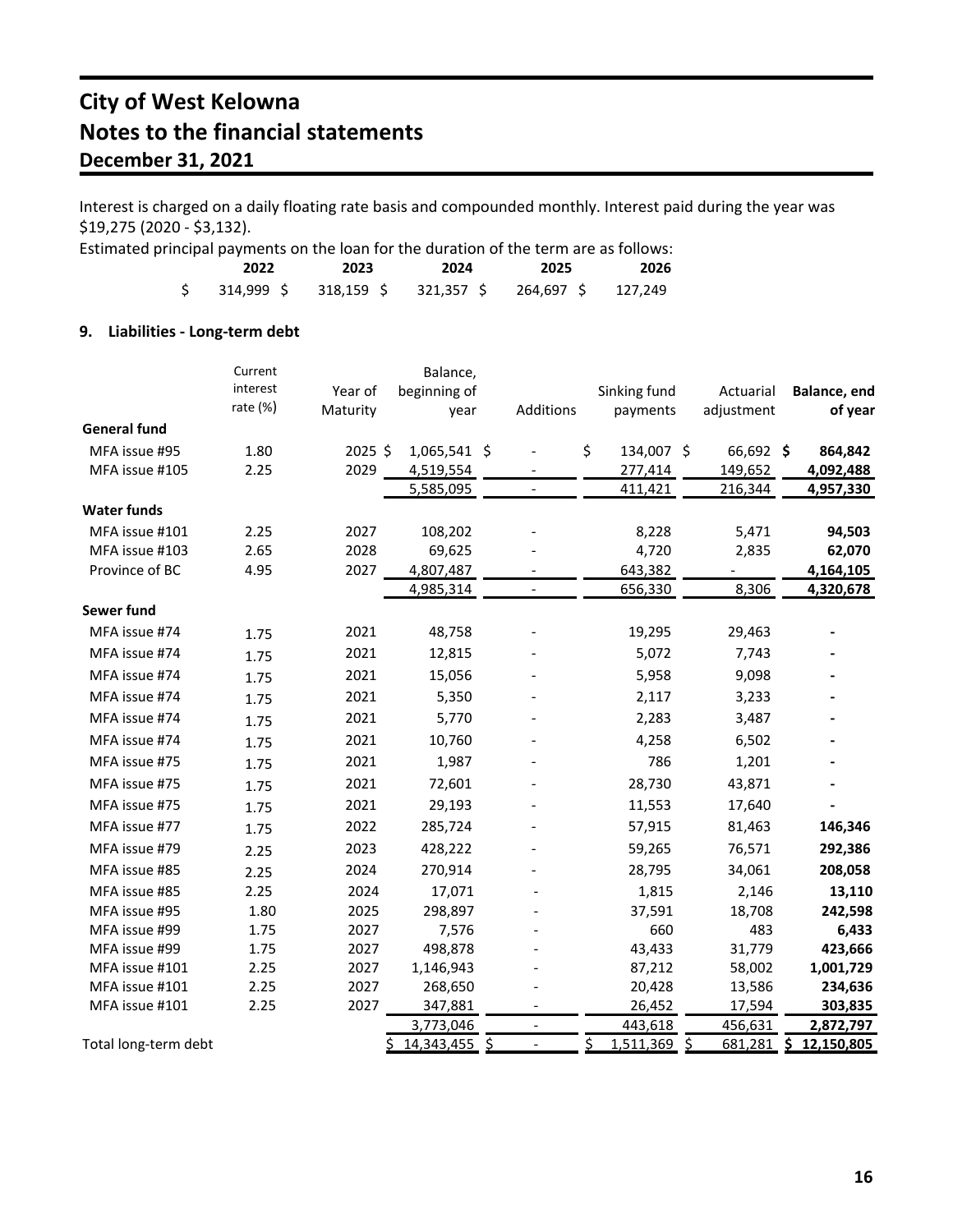#### **9. Liabilities - Long-term debt** (continued)

The requirements for future repayments of principal on existing debt for the next five years are as follows:

|              | 2022      | 2023      | 2024      | 2025      | 2026      |
|--------------|-----------|-----------|-----------|-----------|-----------|
| General Fund | 411.421   | 411.421   | 411.421   | 411.421 S | 277.414   |
| Water Funds  | 688.760   | 722.825   | 758.607   | 796.192   | 835.672   |
| Sewer Fund   | 363,564   | 305.649   | 246.384   | 215.775   | 178,185   |
|              | 1.463.745 | 1,439,895 | 1,416,412 | 1.423.388 | 1.291.271 |

#### **10. Tangible capital assets and work in progress**

|                                                           |    | 2021             | 2020           |
|-----------------------------------------------------------|----|------------------|----------------|
|                                                           |    | Net book value   | Net book value |
| General                                                   |    |                  |                |
| Land                                                      | \$ | $110,873,279$ \$ | 110,873,279    |
| <b>Buildings</b>                                          |    | 27,954,791       | 28,865,061     |
| Equipment                                                 |    | 10,363,847       | 9,367,032      |
| <b>Engineering structures</b>                             |    | 111,948,894      | 110,170,153    |
|                                                           |    | 261,140,811      | 259,275,525    |
| <b>Water infrastructure</b>                               |    | 58,186,798       | 59,405,998     |
| Sewer infrastructure                                      |    | 49,948,240       | 50,869,474     |
| <b>Tangible capital assets</b>                            | \$ | 369,275,849 \$   | 369,550,997    |
| Work in progress                                          | \$ | 31,546,005 \$    | 15,798,444     |
| Tangible capital assets and work in progress (Schedule 1) | s  | 400,821,854 \$   | 385,349,441    |
|                                                           |    |                  |                |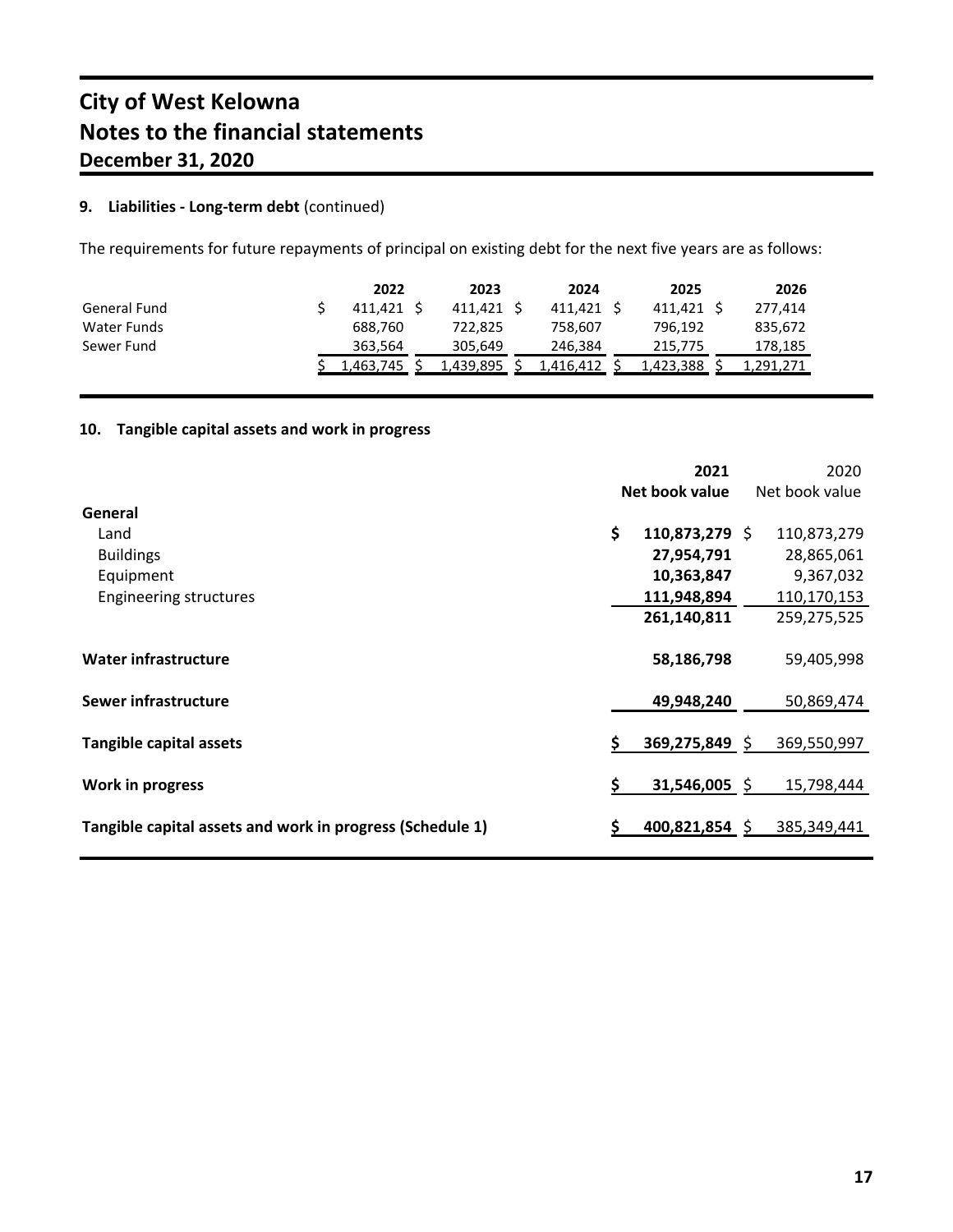#### **11. Taxation - net**

Taxation revenue comprises the following amounts collected less transfers to other governments:

|                                                       | 2021                      | 2020           |
|-------------------------------------------------------|---------------------------|----------------|
| General municipal purposes                            | \$<br>38,033,529 \$       | 35,860,409     |
| Collections for other governments                     |                           |                |
| <b>Provincial Government - Schools</b>                | 17,357,482                | 14,995,513     |
| Central Okanagan Regional Hospital District           | 2,995,857                 | 2,817,754      |
| Regional District of the Central Okanagan             | 3,876,586                 | 3,684,139      |
| <b>British Columbia Assessment Authority</b>          | 490,693                   | 480,319        |
| Municipal Finance Authority                           | 2,302                     | 2,196          |
|                                                       | 62,756,449                | 57,840,330     |
| Transfers to other governments                        |                           |                |
| <b>Provincial Government - Schools</b>                | (17, 357, 482)            | (14, 995, 513) |
| Central Okanagan Regional Hospital District           | (2,995,857)               | (2,817,754)    |
| Regional District of the Central Okanagan             | (3,876,586)               | (3,684,139)    |
| <b>British Columbia Assessment Authority</b>          | (490, 693)                | (480, 319)     |
| <b>Municipal Finance Authority</b>                    | (2, 302)                  | (2, 196)       |
|                                                       | $\overline{(24,722,920)}$ | (21, 979, 921) |
|                                                       | <u>38,033,529 \$</u>      | 35,860,409     |
|                                                       |                           |                |
| <b>Government transfers</b><br>12.                    |                           |                |
|                                                       | 2021                      | 2020           |
| Provincial unconditional transfers (repayments)       |                           |                |
| Other                                                 | 322,647                   | 82,982         |
|                                                       | 322,647                   | 82,982         |
| Provincial conditional transfers                      |                           |                |
| Okanagan Basin Water Board grant                      | 27,084                    | 43,408         |
| Safe Start grant                                      |                           | 4,602,000      |
| Clean water fund grant                                | 5,779,699                 | 5,779,699      |
| Other                                                 | 195,908                   | 263,549        |
|                                                       | 6,002,691                 | 10,688,656     |
| Federal unconditional transfers                       |                           |                |
| Traffic fine revenue sharing grant and Federal grants |                           |                |
|                                                       | 269,956                   | 271,978        |
| <b>Federal conditional transfers</b>                  |                           |                |
| Gas tax community works fund                          | 2,925,383                 | 1,430,292      |
| <b>Total transfers from other governments</b>         | <u>9,520,677 \$____</u>   | 12,473,908     |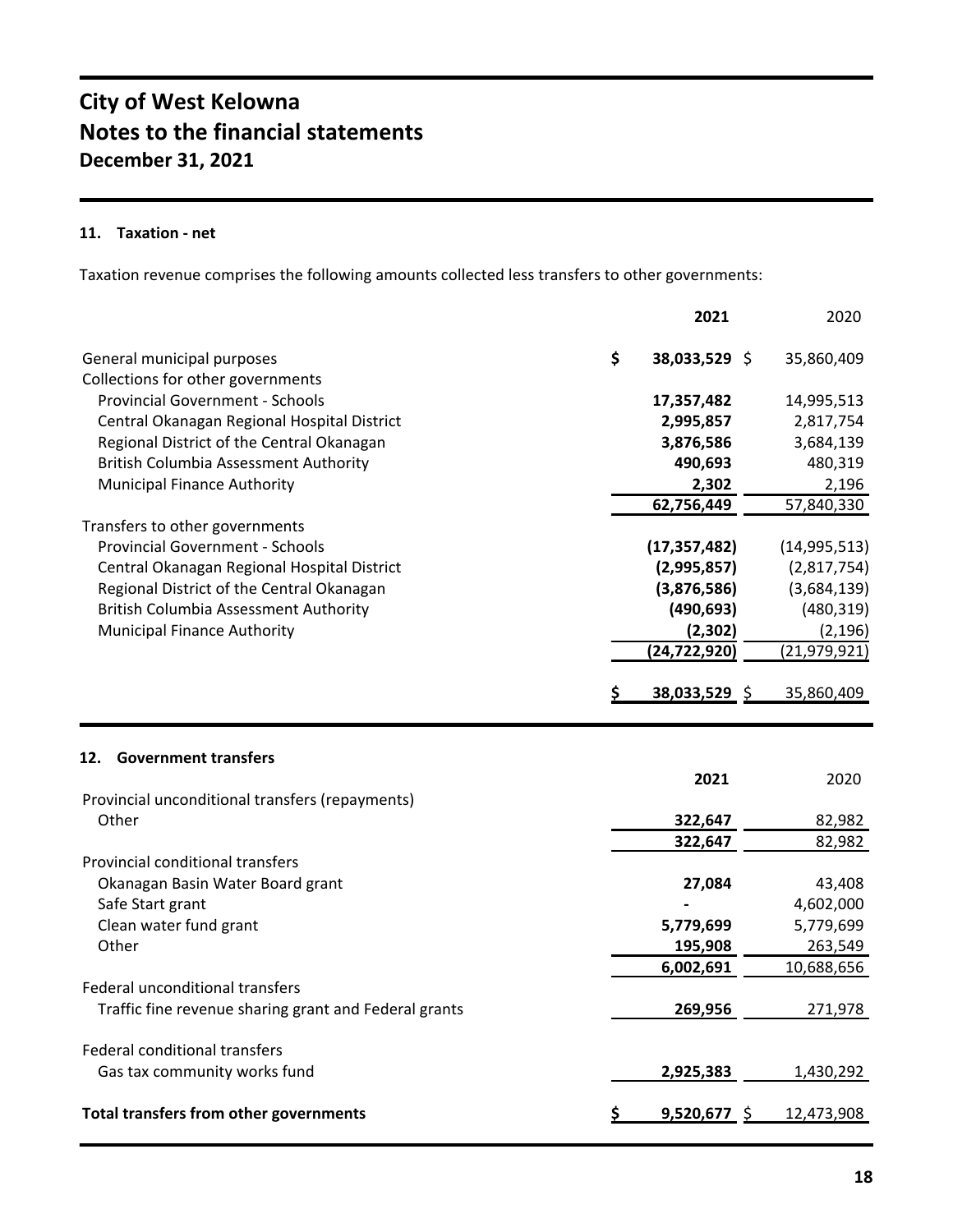#### **13. Revenue - other**

|                                                 | 2021               | 2020      |
|-------------------------------------------------|--------------------|-----------|
| DCC contributions (Note 7)                      | \$<br>3,241,505 \$ | 312,123   |
| Cost recoveries                                 | 923,760            | 1,789,461 |
| Development permits                             | 2,314,327          | 1,113,229 |
| Interest                                        | 444,923            | 507,494   |
| Actuarial adjustment on long-term debt (Note 9) | 681,281            | 701,228   |
| Licenses and permits                            | 225,281            | 272,818   |
| Penalties and interest on taxes                 | 651,806            | 299,590   |
| Rentals                                         | 306,800            | 528,110   |
| Donations                                       | 24.447             | 21,024    |
| Other                                           | 295,846            | 347,774   |
|                                                 | 9,109,976          | 5,892,851 |

The City has entered into contracts or agreements in the normal course of operations that it expects will result in the realization of assets and revenues in future fiscal years. The amounts these agreements are shown in Rentals above.

#### **14. Contingent liabilities**

#### **Regional District of Central Okanagan**

Regional District debt is, under the provisions of the Local Government Act, a direct, joint and several liability of the City and each member municipality within the Regional District, including the City of West Kelowna. The loan agreements with the Regional District of Central Okanagan and the Municipal Finance Authority provide that if at any time the scheduled payments provided for in the agreements are not sufficient to meet the Authority's obligation with respect to such borrowing, the resulting deficiency becomes a liability of the member municipalities. As at December 31, 2021, the City does not anticipate being required to assume any of the Regional District's debt.

#### **Municipal Insurance Association**

The City is a participant in the Municipal Insurance Association of British Columbia (the "Association"). Should the Association pay out claims in excess of premiums received, it is possible that the City, along with the other participants, would be required to contribute towards the deficit. Management does not consider external payments under this contingency to be likely and therefore no amounts have been accrued.

#### **Legal actions**

The nature of the City's operations are such that the City is subject to potential or ongoing litigation, the outcome of which is not determinable at this time. Accordingly, no provision has been made in the accounts for these actions. The amount of loss, if any, arising from ongoing litigation will be recorded in the accounts in the period in which the loss is realized. The City has insurance policies and financial reserves to offset associated risks.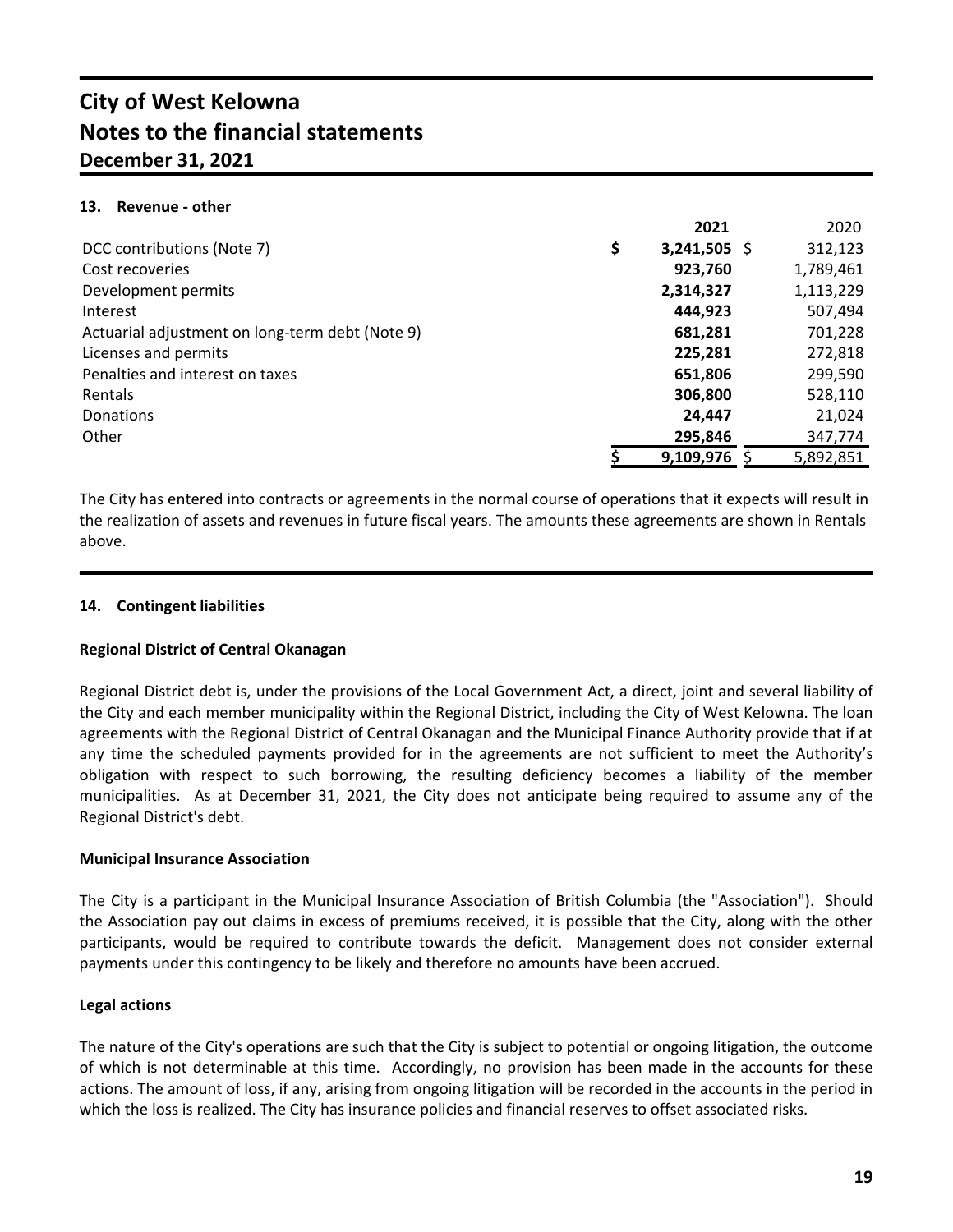#### **14. Contingent liabilities** (continued)

#### **Pension**

The City and its employees contribute to the Municipal Pension Plan (a jointly trusteed pension plan). The board of trustees, representing plan members and employers, is responsible for administering the plan, including investment of assets and administration of benefits. The plan is a multi-employer defined benefit pension plan. Basic pension benefits provided are based on a formula. As at December 31, 2020, the plan has about 220,000 active members and approximately 112,000 retired members. Active members include approximately 42,000 contributors from local governments.

Every three years, an actuarial valuation is performed to assess the financial position of the plan and adequacy of plan funding. The actuary determines an appropriate combined employer and member contribution rate to fund the plan. The actuary's calculated contribution rate is based on the entry-age normal cost method, which produces the long-term rate of member and employer contributions sufficient to provide benefits for average future entrants to the plan. This rate may be adjusted for the amortization of any actuarial funding surplus and will be adjusted for the amortization of any unfunded actuarial liability.

The most recent valuation for the Municipal Pension Plan as at December 31, 2018, indicated a \$2,866 million funding surplus for basic pension benefits on a going concern basis.

The City paid \$2,019,984 (2020-\$1,913,260) for employer contributions while employees contributed \$1,665,899 (2020-\$1,579,085) to the plan in fiscal 2021.

The next valuation will be as at December 31, 2021 with results available later in 2022.

Employers participating in the plan record their pension expense as the amount of employer contributions made during the fiscal year (defined contribution pension plan accounting). This is because the plan records accrued liabilities and accrued assets for the plan in aggregate, resulting in no consistent and reliable basis for allocating the obligation, assets and cost to the individual employers participating in the plan.

#### **15. Commitments**

The City has entered into various operating leases for equipment and payments under contracts for services with terms varying from one to five years. The total lease commitments payable in each of the next four years are as follows:

| 2022 | Ś  | 935,291   |
|------|----|-----------|
| 2023 | Ś  | 621,926   |
| 2024 | Ś  | 114,230   |
| 2025 | \$ | 51,810    |
|      |    | 1,723,257 |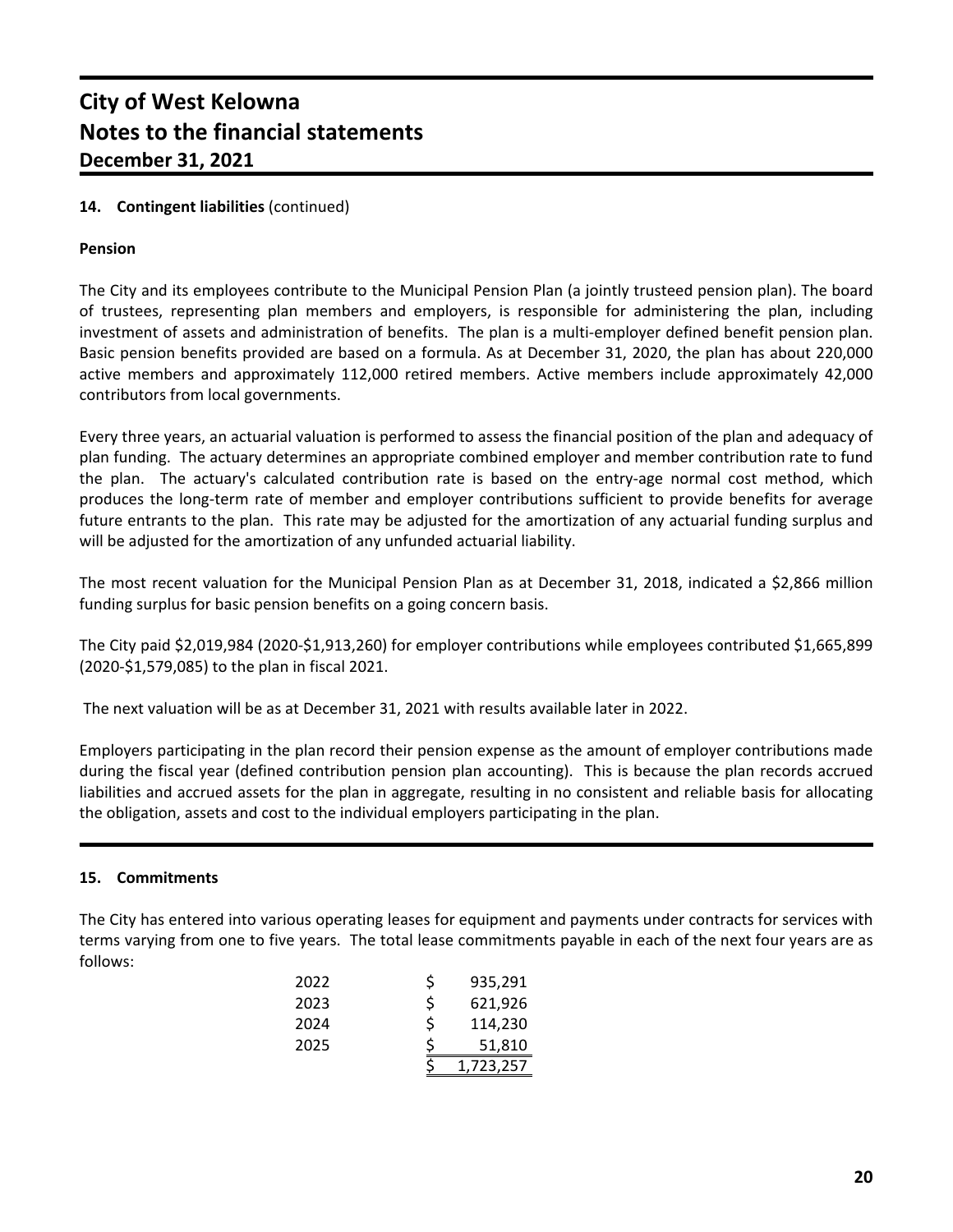#### **15. Commitments (continued)**

#### **Vacation pay and sick leave**

Vacation pay, which may be accumulated up to 10 days, is charged to expense in the year earned. The ALGEU Collective Agreement allows for the accumulation of sick leave to a maximum of 100 days, it is expensed in the year it is accumulated. Earned sick leave vests after 10 years of employment and is paid to a maximum of 50 days. Accrued earned sick leave and vacation pay is included in wages and payroll liabilities.

#### **Letters of Credit**

The City is holding letters of credit in the amount of \$15,669,034 (2020-\$5,198,070), which are received as security related to performance deposits.

#### **Operating Line**

The City has revolving credit facilities with one Canadian chartered bank providing for borrowing of up to \$6,000,000 (2020 - \$8,000,000). The facilities bear interest at the bank prime rate less 0.5% and are due on demand. As at December 31, 2021, the \$nil (2020 - \$nil) has been drawn on these facilities.

#### **16. Segmented information**

The City of West Kelowna is a diversified municipal government that provides a wide range of services to its citizens. The City's operations and activities are organized and reported by funds and departments. The General Fund reports on operations, funded primarily by property taxes, which include services provided by the City such as general government services, protective services, transportation services, environmental health and developmental services, and recreation and cultural services. The utility operations are comprised of the water, sewer and storm drainage systems, each accounting for its own operations and programs within their own funds. Operating results reported by the following segments are included in Schedule 3.

The various segments are described as follows:

#### **a) General government services**

This segment is responsible for a number of different functions including Legislative Services, Administration, Finance and Information Services. Legislative services involves staff working closely with Council and community partners to coordinate the delivery of a wide range of functions and services. Administration is responsible for the Human Resources function, which oversees the recruitment and retention of people, management of labour relations, administration of collective agreements, employee compensation and benefit programs, staff training and development, employee health and safety and Work Safe BC regulations. Finance is responsible for the requisition of tax revenues from the Province and other taxing authorities and all treasury and accounting functions. Information Services includes an all-encompassing computer database and mapping system for properties in the City, which is used by City departments, other government agencies and members of the public.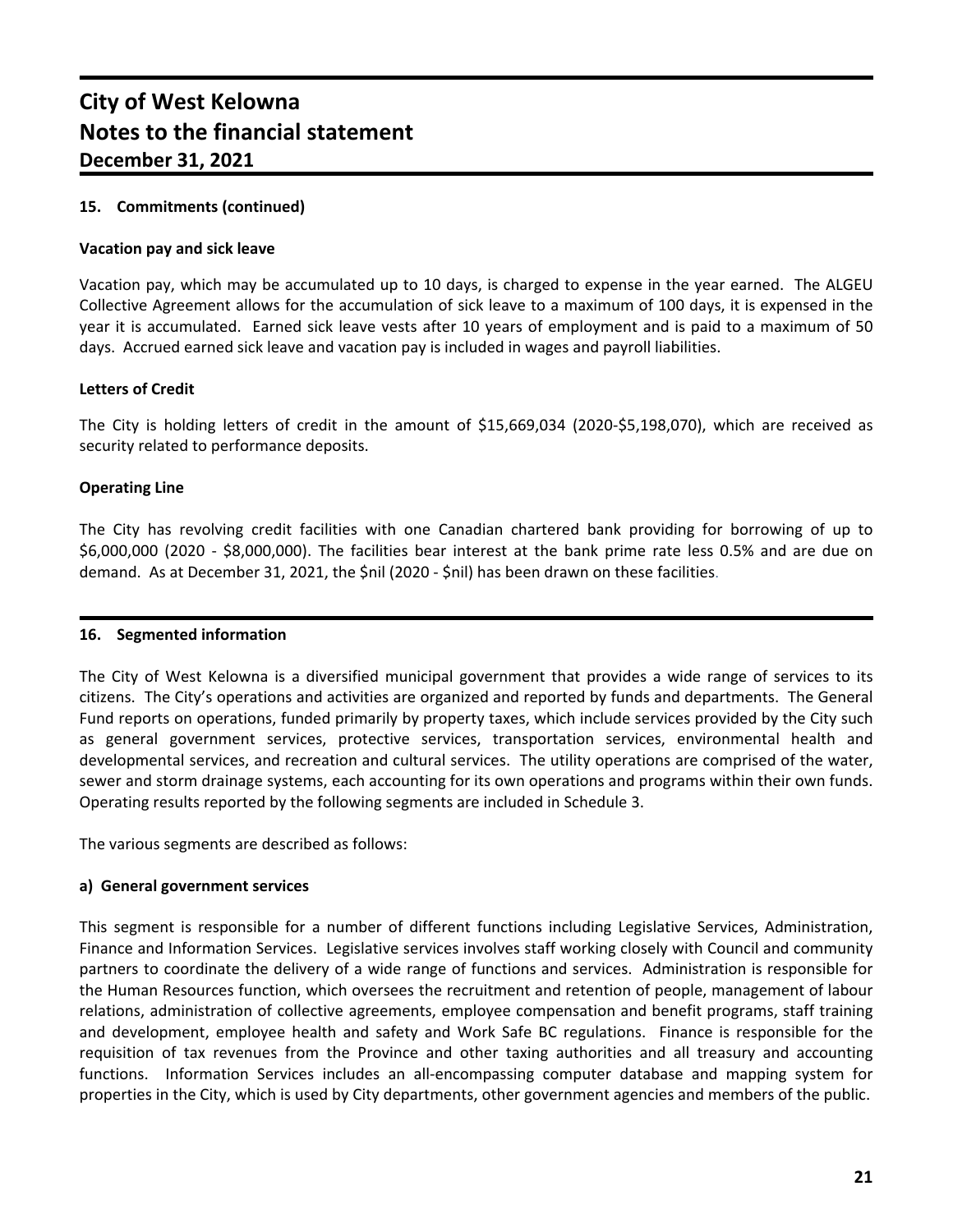#### **16. Segmented information (continued)**

#### **b) Protective services**

This segment is responsible for all the various services provided by the RCMP, Fire Services and Bylaw Enforcement designed to protect the lives and property of both citizens and visitors with a focus on emergency response, law enforcement, search and rescue, education and prevention.

#### **c) Transportation services**

This segment is responsible for roads and maintenance, street lighting, traffic management and transit system.

#### **d) Environmental health and development services**

This segment is responsible for delivering health, planning and development services to the City. The specific functions include planning, building permits and inspections, business licensing, design and engineering services as well as tourism and economic development.

#### **e) Recreation and cultural services**

This segment is responsible for recreational program design, delivery and management, municipal facilities/parks development and maintenance and museum operations, as well as coordination of many recreational/sporting activities and groups.

#### **f) Water services**

This segment is responsible for the operation and maintenance of the five water systems that provide water services to the residents and businesses within the municipal boundaries of the City.

#### **g) Sewer services**

This segment is responsible for the operation and maintenance of the sewer collection system within the municipal boundaries of the City.

#### **h) Storm drainage**

This segment is responsible for the operation and maintenance of the storm drainage collection system within the municipal boundaries of the City.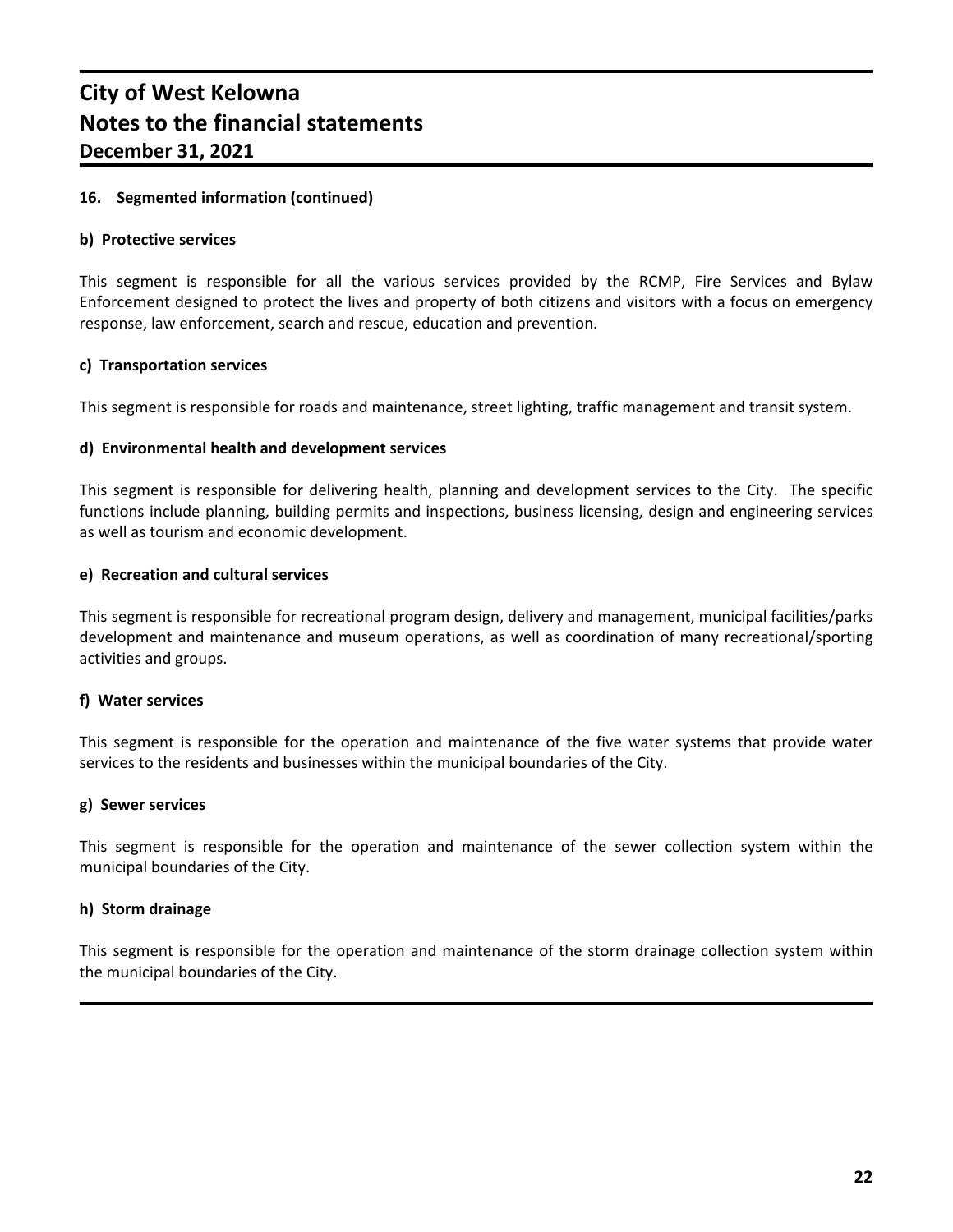#### **17. Budget**

The budget amounts presented reflect the statutory financial plan as adopted by Council on April 7, 2021, adjusted for amortization and other items for comparability with the actual results. The following table reconciles the balanced statutory financial plan to the budget surplus reported on the statement of operations and accumulated surplus.

| Surplus as per 10 year Financial Plan Bylaw No. 0263, 2020                |                |
|---------------------------------------------------------------------------|----------------|
| Adjust for non-operating items included in Financial Plan:                |                |
| Acquisition of tangible capital assets                                    | 117,465,085    |
| Repayment of principal portion of long-term debt                          | 1,511,369      |
| Net transfers from reserves                                               | (23, 131, 299) |
|                                                                           | 95,845,155     |
| Adjust for operating items excluded in Financial Plan:                    |                |
| Amortization                                                              | (9,706,704)    |
| Budget surplus as per the statement of operations and accumulated surplus | 86,138,451     |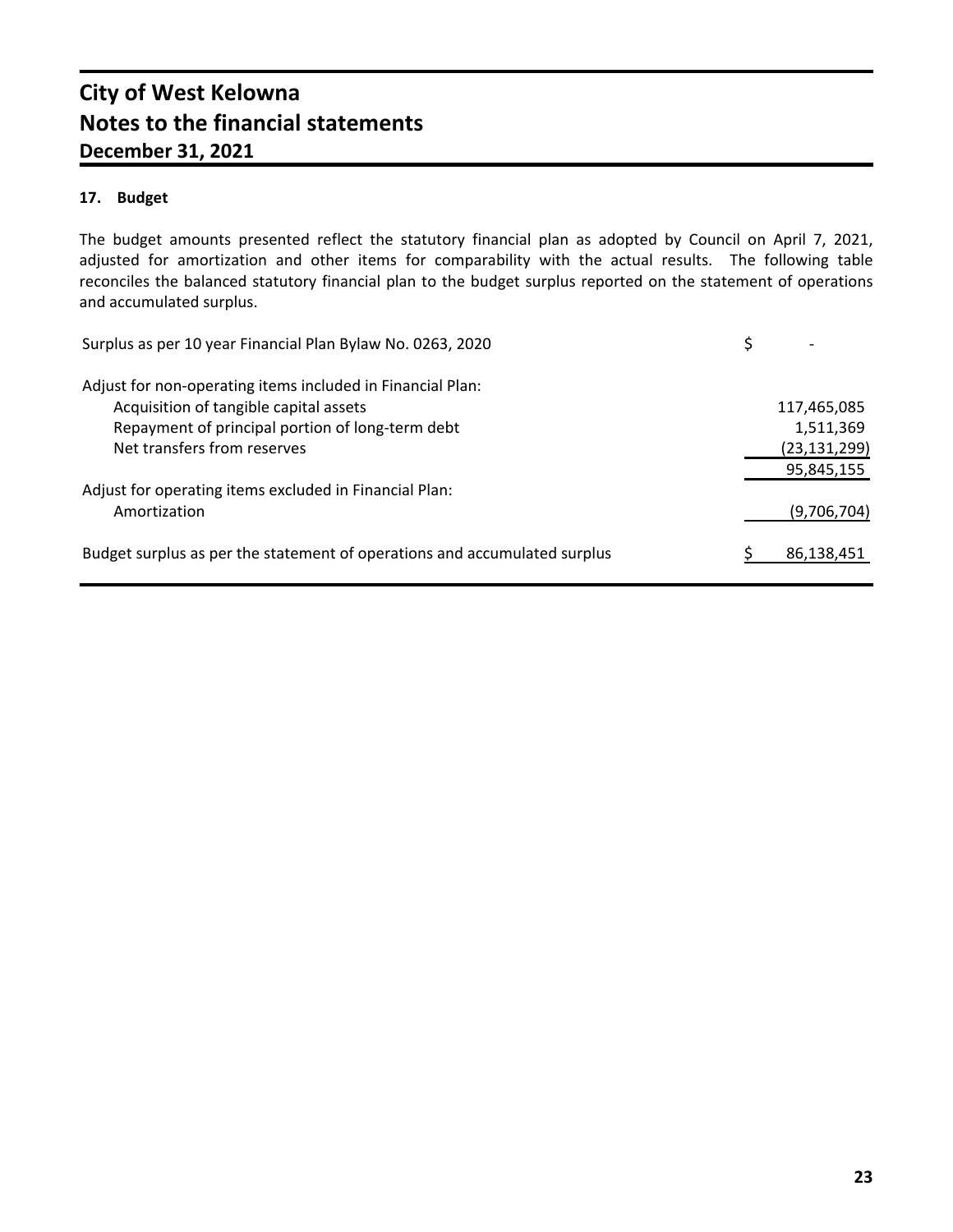## **City of West Kelowna Schedule 1 - Schedule of tangible capital assets and work in progress December 31, 2021**

|                                                                                                                         |                                 |                                       |                                                      | Equipment                                                     |                              |                                           |                                                     |                              | <b>Engineering structures</b>                       |                                                         |                                   |                                             |                                       |                                            |                                                                 |
|-------------------------------------------------------------------------------------------------------------------------|---------------------------------|---------------------------------------|------------------------------------------------------|---------------------------------------------------------------|------------------------------|-------------------------------------------|-----------------------------------------------------|------------------------------|-----------------------------------------------------|---------------------------------------------------------|-----------------------------------|---------------------------------------------|---------------------------------------|--------------------------------------------|-----------------------------------------------------------------|
|                                                                                                                         |                                 | Buildings &<br>Land Improvements      | Computer                                             | Machinery                                                     | furniture &<br>equipment     | Office Small tools<br>&<br>equipment      | Vehicles                                            | Solid waste<br>carts         | Infrastructure                                      | Roads                                                   | Sidewalks                         | Storm<br>drains                             | Water<br>Infrastructure               | Sewer<br>Infrastructure                    | Total                                                           |
| Cost, beginning of year<br>Additions<br>Disposals<br>Cost, end of year                                                  | \$110,873,279 \$<br>110,873,279 | 44.350.328<br>195,714<br>44,546,042   | 5,538,174<br>-S<br>6,118<br>(2,553,751)<br>2,990,541 | 3,284,705<br>664,725<br>3,949,430                             | 839,496<br>839,496           | 1,883,693<br>Ŝ.<br>1,494,396<br>3,378,089 | \$11,265,044<br>480,267<br>(181, 776)<br>11,563,535 | $$1,537,145$ \$<br>1,537,145 | 16,215,548<br>1,337,033<br>(529, 182)<br>17,023,399 | \$246,999,360<br>6,190,338<br>(840, 530)<br>252,349,168 | 8,901,535<br>971,414<br>9,872,949 | 5,155,329 \$<br>- Ś<br>865,915<br>6,021,244 | 94,186,202<br>530,423<br>94,716,625   | 68,756,803<br>- S<br>162,476<br>68,919,279 | 619,786,639<br>-S<br>12,898,819<br>(4, 105, 239)<br>628,580,219 |
| Accumulated amortization,<br>beginning of year<br>Amortization<br>Disposals<br>Accumulated amortization,<br>end of year |                                 | 15,485,267<br>1,105,984<br>16,591,251 | 4,663,371<br>411,721<br>(2,626,651)<br>2,448,441     | 1,692,077<br>265,319<br>$\overline{\phantom{a}}$<br>1,957,396 | 606,860<br>15,512<br>622,372 | 1,380,675<br>266,998<br>1,647,673         | 5,907,970<br>700,557<br>(181, 776)<br>6,426,751     | 730,270<br>61,486<br>791,756 | 5,108,154<br>890,407<br>(132, 295)<br>5,866,266     | 157,566,540<br>5,579,903<br>(686, 355)<br>162,460,088   | 2,526,483<br>189,361<br>2,715,844 | 1,900,442<br>375,224<br>$\sim$<br>2,275,666 | 34,780,205<br>1,749,622<br>36,529,827 | 17,887,328<br>1,083,711<br>18,971,039      | 250,235,642<br>12,695,805<br>(3,627,077)<br>259,304,370         |
| Net book value, end of year                                                                                             | \$110.873.279                   | 27.954.791                            | 542.100                                              | \$1.992.034                                                   | 217.124                      |                                           | \$1.730.416 \$5.136.784                             | 745.389                      |                                                     | 11.157.133 \$ 89.889.080                                |                                   | 7.157.105 \$ 3.745.578                      | 58.186.798                            | 49.948.240                                 | \$369,275.849                                                   |
| Work in progress                                                                                                        |                                 | 2.088.719                             | 139.357                                              |                                                               |                              | 76.134                                    | 44.147                                              |                              |                                                     | 671.500 \$ 3.731.365                                    | 305.427                           | 47.911                                      | 23.996.179                            |                                            | 445.266 \$ 31.546.005                                           |
| Tangible capital assets and<br>work in progress                                                                         | \$110.873.279                   | 30.043.510                            | 681.457                                              | \$1.992.034                                                   |                              |                                           | 217.124 \$ 1.806.550 \$ 5.180.931                   | 745.389                      | $$11.828.633 \quad $93.620.445 \quad $$             |                                                         |                                   | 7.462.532 \$ 3.793.489                      | 82.182.977 \$                         |                                            | 50.393.506 \$ 400.821.854                                       |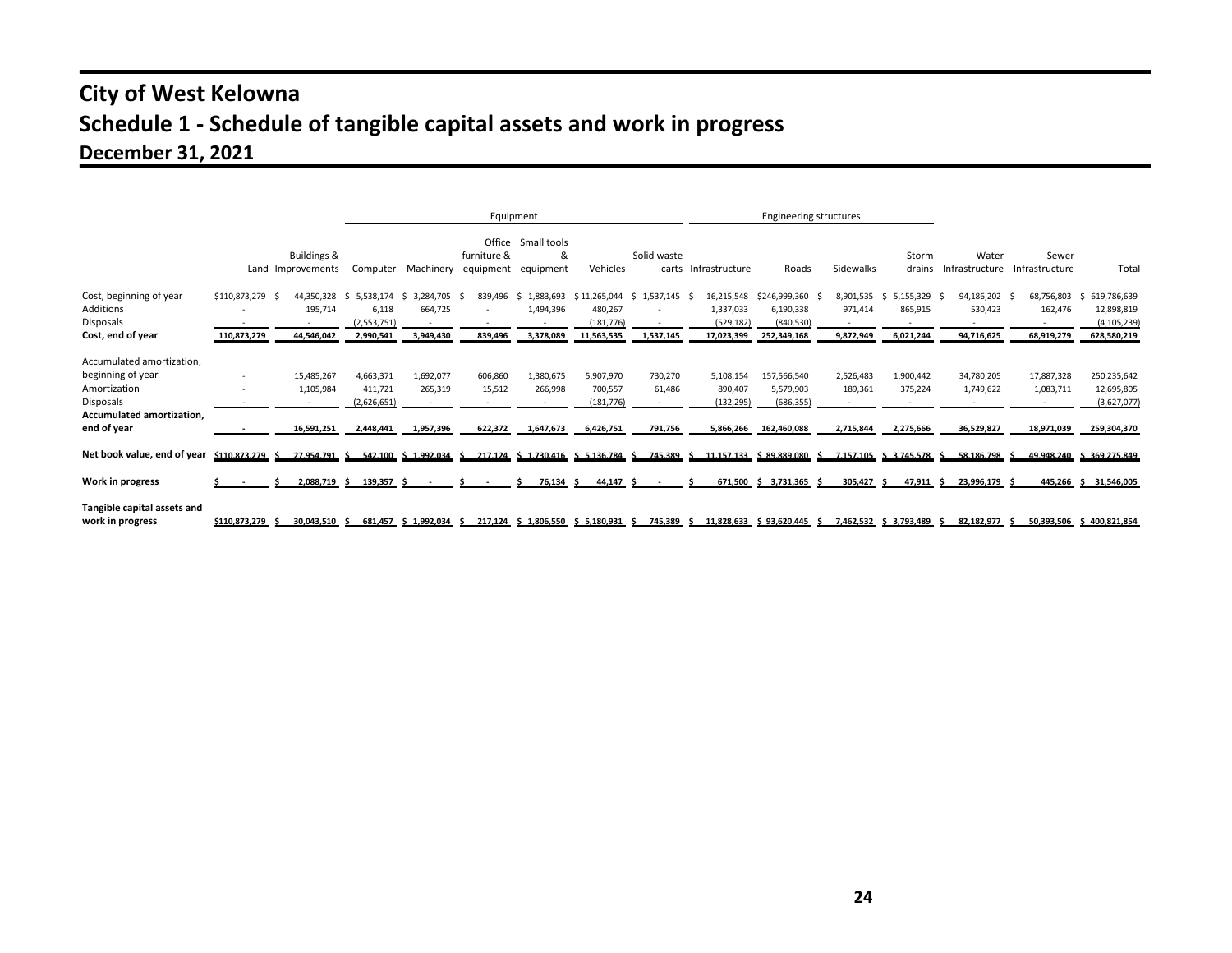## **City of West Kelowna Schedule 2 - Schedule of accumulated surplus December 31, 2021**

|                                       | Balance,      |                 |                                    |          |                       |
|---------------------------------------|---------------|-----------------|------------------------------------|----------|-----------------------|
|                                       | beginning of  | <b>Transfer</b> | <b>Transfer</b>                    |          | Balance, end          |
|                                       | year          | to              | from                               | Interest | of year               |
| <b>Reserves</b>                       |               |                 |                                    |          |                       |
| Capital - general                     | 4,859,856     | 7,697,938       | (5,891,202)                        | 76,611   | 6,743,203             |
| Capital - water                       | 4,737,553     | 3,727,440       | (794, 633)                         | 70,542   | 7,740,902             |
| Capital - sewer                       | 569,800       | 450,000         |                                    | 10,571   | 1,030,371             |
| Community projects                    | 3,243,577     | 2,850,409       | (1,090,014)                        | 54,846   | 5,058,818             |
| Equipment replacement                 | 2,513,825     | 1,460,000       | (647, 879)                         | 46,110   | 3,372,056             |
| Fire                                  |               | 250,000         |                                    | 1,663    | 251,663               |
| Future expenses                       | 1,551,949     | 450,000         | (193, 568)                         | 22,346   | 1,830,727             |
| <b>Municipal facilities</b>           | 6,274,317     | 700,000         |                                    | 88,104   | 7,062,421             |
| Other                                 | 15,442,869    | 28,354,071      | (24, 855, 475)                     | 24,798   | 18,966,263            |
| Policing                              | 560,922       | 165,000         | (19, 475)                          | 8,428    | 714,875               |
| Property acquisition                  | 134,093       | 343,951         |                                    | 4,071    | 482,115               |
| Recreation                            | 288,532       | 107,116         |                                    | 4,550    | 400,198               |
| Road maintenance and snow clearing    | 652,042       | 155,000         |                                    | 9,703    | 816,745               |
| Storm drainage                        | 137,763       |                 |                                    | 1,832    | 139,595               |
|                                       | 40,967,098    | 46,710,925      | (33, 492, 246)                     | 424,175  | 54,609,952            |
| Investment in non-financial assets    |               |                 |                                    |          |                       |
| Investment in tangible capital assets | 355,433,447   | 13,642,143      | (12, 324, 858)                     |          | 356,750,732           |
| <b>Accumulated surplus</b>            | \$396,400,545 |                 | $$60,353,068$$ $$(45,817,104)$$ \$ |          | 424,175 \$411,360,684 |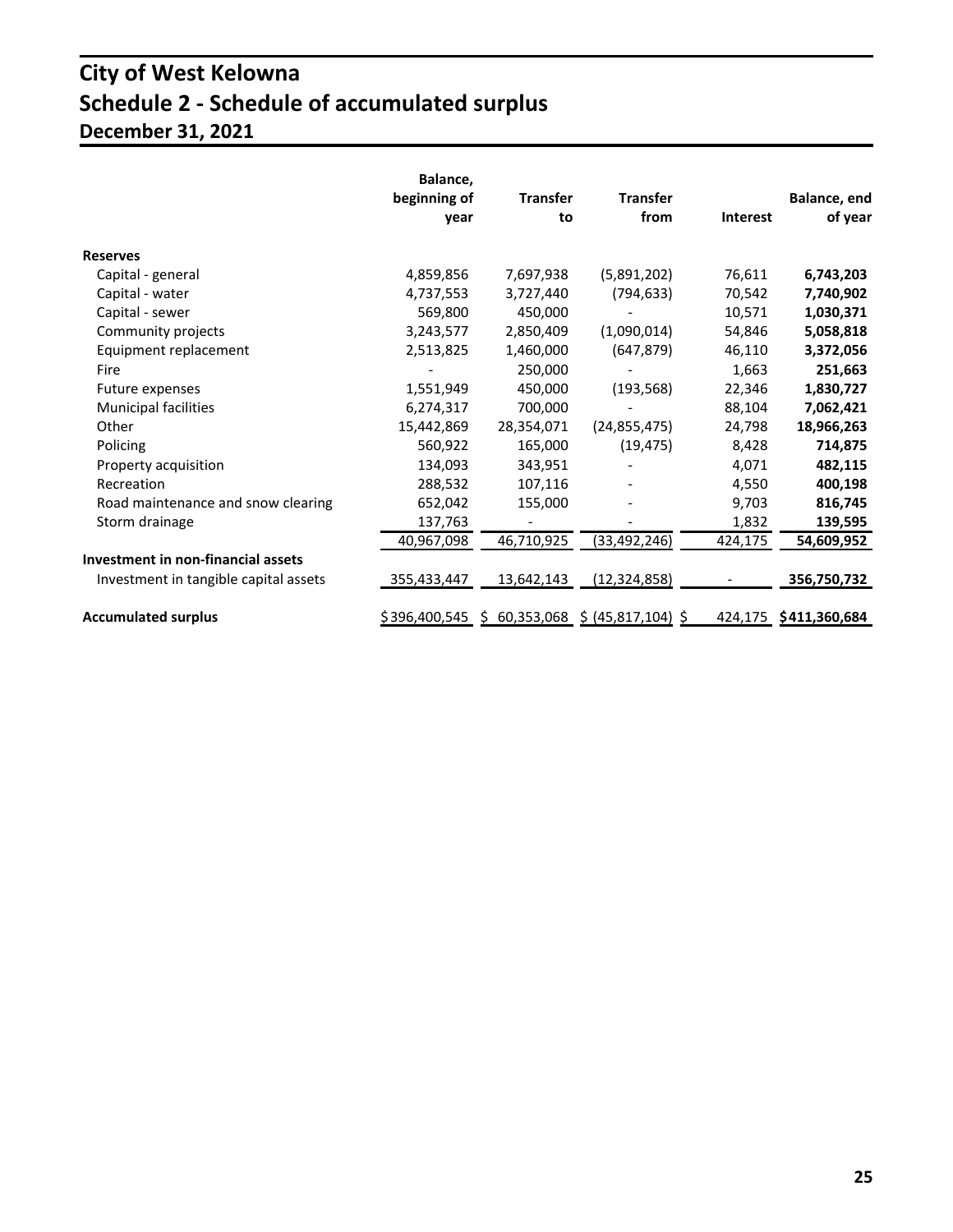## **City of West Kelowna Schedule 3 - Schedule of segment disclosure December 31, 2021**

|                                            |              |                           | <b>General Fund</b>          |                    |                         |                           |                      |                          |                                     |             |
|--------------------------------------------|--------------|---------------------------|------------------------------|--------------------|-------------------------|---------------------------|----------------------|--------------------------|-------------------------------------|-------------|
|                                            |              |                           |                              | Environmental      |                         |                           |                      |                          |                                     |             |
|                                            | General      |                           |                              | health &           | <b>Recreation &amp;</b> |                           |                      |                          |                                     |             |
|                                            | government   | Protective                | Transportation               | development        | cultural                | Water                     | Sewer                | Storm                    |                                     |             |
|                                            | services     | services                  | services                     | services           | services                | services                  | services             | drainage                 | 2021 Totals                         | 2020 Totals |
| Revenue                                    |              |                           |                              |                    |                         |                           |                      |                          |                                     |             |
| Taxation-net                               | \$12,106,989 | 12,137,115 \$<br>-S       | 3,991,376 \$                 | 3,495,893          | 5,952,109 \$<br>-S      |                           |                      | 350,047                  | 38,033,529 \$<br>-S                 | 35,860,409  |
| Sale of services and regulatory fees       |              | 2,245,925                 | 532,471                      | 3,287,028          | 1,786,828               | 13,564,094                | 5,650,880            | $\overline{\phantom{a}}$ | 27,067,227                          | 24,418,233  |
| Government transfers                       | 3,843,832    | 269,956                   | 340                          |                    |                         | 5,379,467                 | 27,084               |                          | 9,520,677                           | 12,473,908  |
| Other                                      | 2,009,593    | 997,659                   | 3,172,630                    | 2,376,827          | (18, 100)               | 8,309                     | 483,834              | 79,226                   | 9,109,976                           | 5,892,851   |
| <b>Total revenue</b>                       | 17,960,414   | 15,650,655                | 7,696,817                    | 9,159,748          | 7,720,837               | 18,951,870                | 6,161,798            | 429,273                  | 83,731,409                          | 78,645,401  |
| <b>Expenses</b>                            |              |                           |                              |                    |                         |                           |                      |                          |                                     |             |
| Amortization of tangible assets            | 9,706,705    |                           |                              | 47,962             |                         | 1,857,427                 | 1,083,711            | $\overline{\phantom{a}}$ | 12,695,805                          | 12,384,766  |
| Building and grounds maintenance           | 363,116      | 125,264                   | $\qquad \qquad \blacksquare$ |                    | 297,211                 | 259,307                   | 111                  | $\overline{\phantom{a}}$ | 1,045,009                           | 934,319     |
| Civic grants                               | 360,765      | $\overline{\phantom{a}}$  |                              |                    |                         | $\overline{\phantom{a}}$  |                      |                          | 360,765                             | 352,721     |
| <b>Contract services</b>                   | 495,668      | 464,460                   | 2,317,017                    | 1,974,121          | 1,456,328               | 776,856                   | 3,899,967            | 87,186                   | 11,471,603                          | 11,868,891  |
| Interest on long-term debt                 | 223,361      |                           |                              |                    |                         | 222,410                   | 257,467              |                          | 703,238                             | 790,808     |
| Equipment maintenance and fuel             | 721,386      | 282,198                   | 147,107                      | 9,129              | 286,411                 | 450,724                   | 32,817               | 43,865                   | 1,973,637                           | 1,565,532   |
| Library                                    |              |                           |                              |                    | 1,596,395               |                           |                      |                          | 1,596,395                           | 1,600,118   |
| Recoverable Emergency Operations           |              | 754,691                   |                              |                    |                         |                           |                      |                          | 754,691                             | 1,315,350   |
| <b>RCMP E-Division Contract</b>            |              | 4,516,676                 | $\overline{\phantom{a}}$     |                    |                         |                           |                      |                          | 4,516,676                           | 5,387,476   |
| Supplies, small tools and equipment        | 459,769      | 469,153                   | 139,430                      | 157,526            | 298,776                 | 1,138,738                 | 93,039               | 23,380                   | 2,779,811                           | 2,923,302   |
| Transit                                    |              |                           | 1,796,676                    |                    |                         |                           |                      |                          | 1,796,676                           | 1,830,136   |
| Utilities                                  | 191,045      | 139,585                   | 266,059                      | 8,085              | 804,162                 | 505,738                   | 61,251               | $\overline{\phantom{a}}$ | 1,975,925                           | 1,811,555   |
| Wages, benefits & professional development | 4,836,085    | 10,649,067                | 1,056,184                    | 2,527,671          | 3,794,311               | 3,271,013                 | 803,670              | 163,038                  | 27,101,039                          | 24,763,908  |
| <b>Total expenses</b>                      | 17,357,900   | 17,401,094                | 5,722,473                    | 4,724,494          | 8,533,594               | 8,482,213                 | 6,232,033            | 317,469                  | 68,771,270                          | 67,528,882  |
| Annual surplus (deficit) for the year      |              | 602,514 \$ (1,750,439) \$ | 1.974.344                    | 4,435,254 \$<br>-S |                         | $(812,757)$ \$ 10,469,657 | $(70, 235)$ \$<br>-S |                          | 111,804 \$ 14,960,139 \$ 11,116,519 |             |